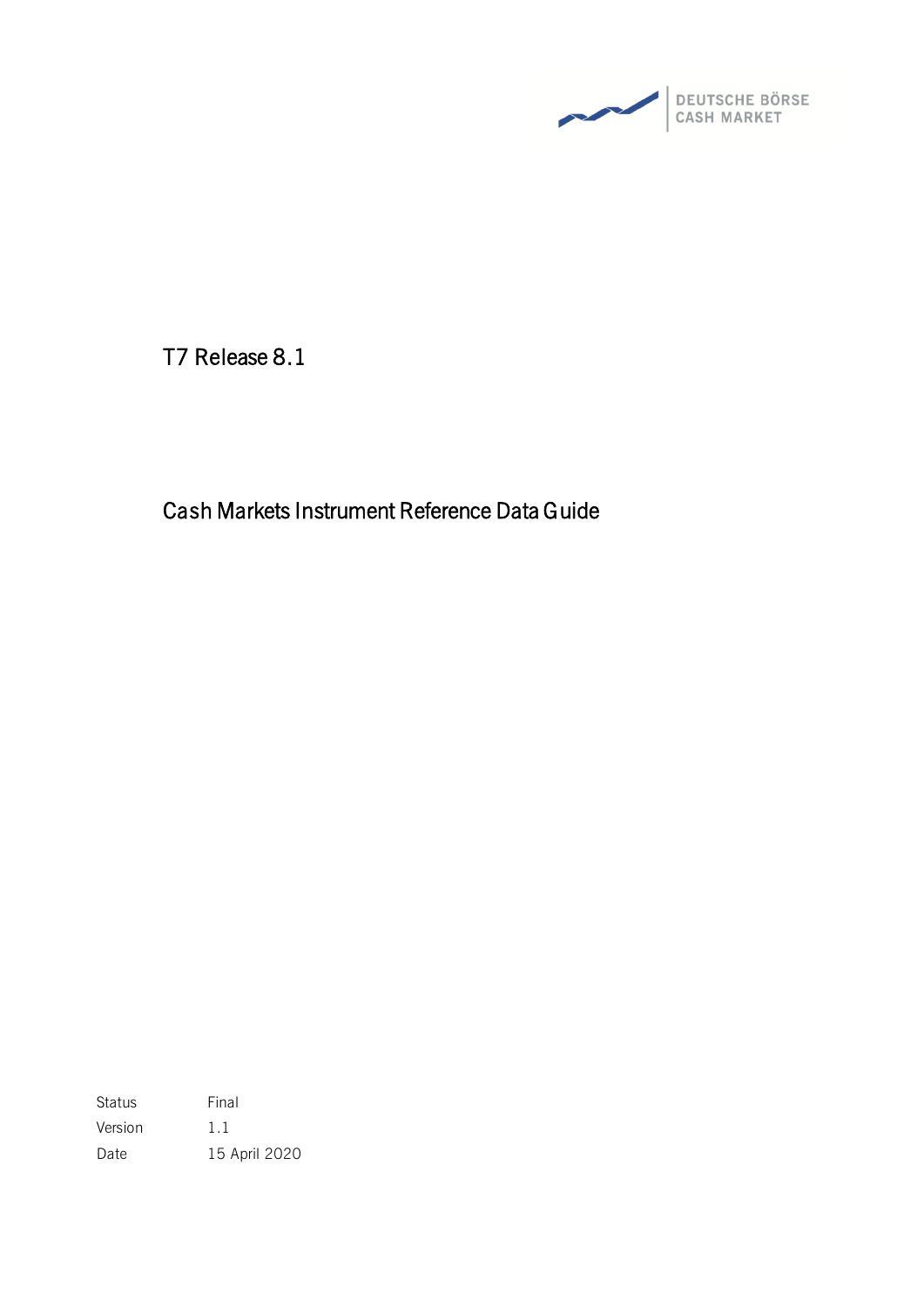| T7 Release 8.1                               | Final       |
|----------------------------------------------|-------------|
| Cash Markets Instrument Reference Data Guide | Version 1.1 |

© 2020 by Deutsche Börse AG ("DBAG"). All rights reserved.

All intellectual property, proprietary and other rights and interests in this publication and the subject matter of this publication are owned by DBAG, other entities of Deutsche Börse Group or used under license from their respective owner. This includes, but is not limited to, registered designs and copyrights as well as trademark and service mark rights. Methods and devices described in this publication may be subject to patents or patent applications by entities of Deutsche Börse Group.

Specifically, the following trademarks and service marks are owned by entities of Deutsche Börse Group: Buxl®, DAX®, DivDAX®, eb.rexx®, Eurex®, Eurex Repo®, Eurex Strategy WizardSM, Euro GC Pooling®, F7®, FDAX®, FWB®, GC Pooling®, GCPI®, M7®,MDAX®, N7®, ODAX®, SDAX®, T7®,TecDAX®, USD GC Pooling®,VDAX®, VDAX-NEW® and Xetra®.

The following trademarks and service marks are used under license and are property of their respective owners:

- All MSCI indexes are service marks and the exclusive property of MSCI Barra.
- ATX®, ATX® five, CECE® and RDX® are registered trademarks of Vienna Stock Exchange AG.
- IPD® UK Annual All Property Index is a registered trademark of Investment Property Databank Ltd. IPD and has been licensed f or the use by Eurex for derivatives.
- SLI®, SMI® and SMIM® are registered trademarks of SIX Swiss Exchange AG.
- The STOXX® indexes, the data included therein and the trademarks used in the index names are the intellectual property of STOXX Limited and/or its licensors Eurex derivatives based on the STOXX® indexes are in no way sponsored, endorsed, sold or promoted by STOXX and its licensors and neither STOXX nor its licensors shall have any liability with respect thereto.
- Bloomberg Commodity IndexSM and any related sub-indexes are service marks of Bloomberg L.P.
- PCS® and Property Claim Services® are registered trademarks of ISO Services, Inc.
- Korea Exchange, KRX, KOSPI and KOSPI 200 are registered trademarks of Korea Exchange Inc.
- BSE and SENSEX are trademarks/service marks of Bombay Stock Exchange ("BSE") and all rights accruing from the same, statutory or otherwise, wholly vest with BSE. Any violation of the above would constitute an offence under the law of India and international treaties governing the same.

Information contained in this publication may be erroneous and/or untimely. All descriptions, examples and calculations contained in this publication are for illustrative purposes only, and may be changed without further notice. Neither DBAG nor any entity of Deutsche Börse Group makes any express or implied representations or warranties regarding the information contained herein. This includes without limitation any implied warranty of the information's merchantability or fitness for any particular purpose and any warranty with respect to the accuracy, correctness, quality, completeness or timeliness of the information.

Neither DBAG nor any entity of Deutsche Börse Group shall be responsible or liable for any third party's use of any information contained in this publication under any circumstances. The inf ormation contained in this publication is not offered as and does not constitute investment advice, legal or tax advice, an offer or solicitation to sell or purchase any type of financial instrument.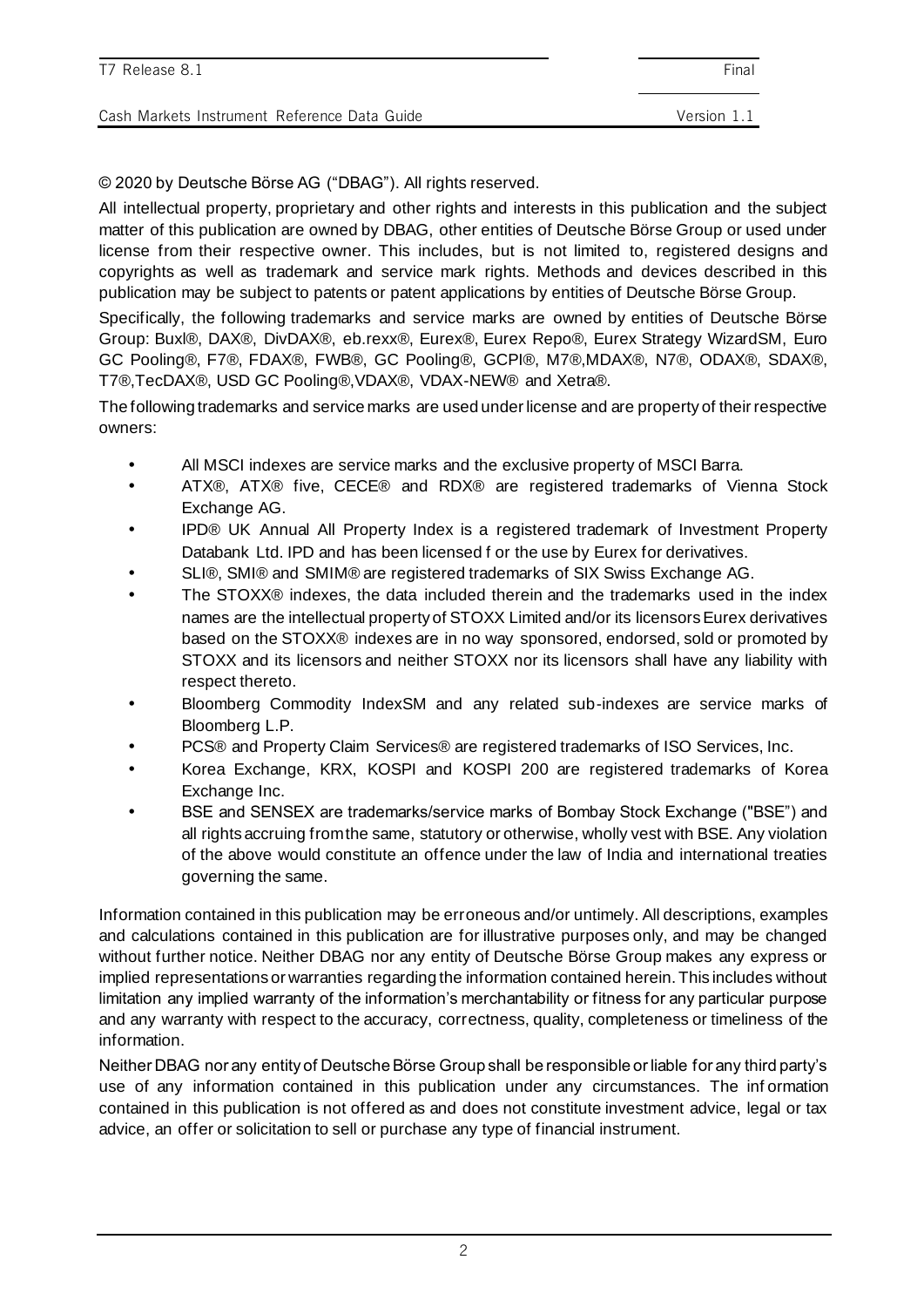#### Abstract

This document provides an overview about the instrument reference data for Xetra, Börse Frankfurt and Börse Frankfurt Zertifikate customers on T7.

#### Keywords

Xetra, Börse Frankfurt, Börse Frankfurt Zertifikate, T7, Reference Data Interface, Reference Data File, Common Report Engine, Static Files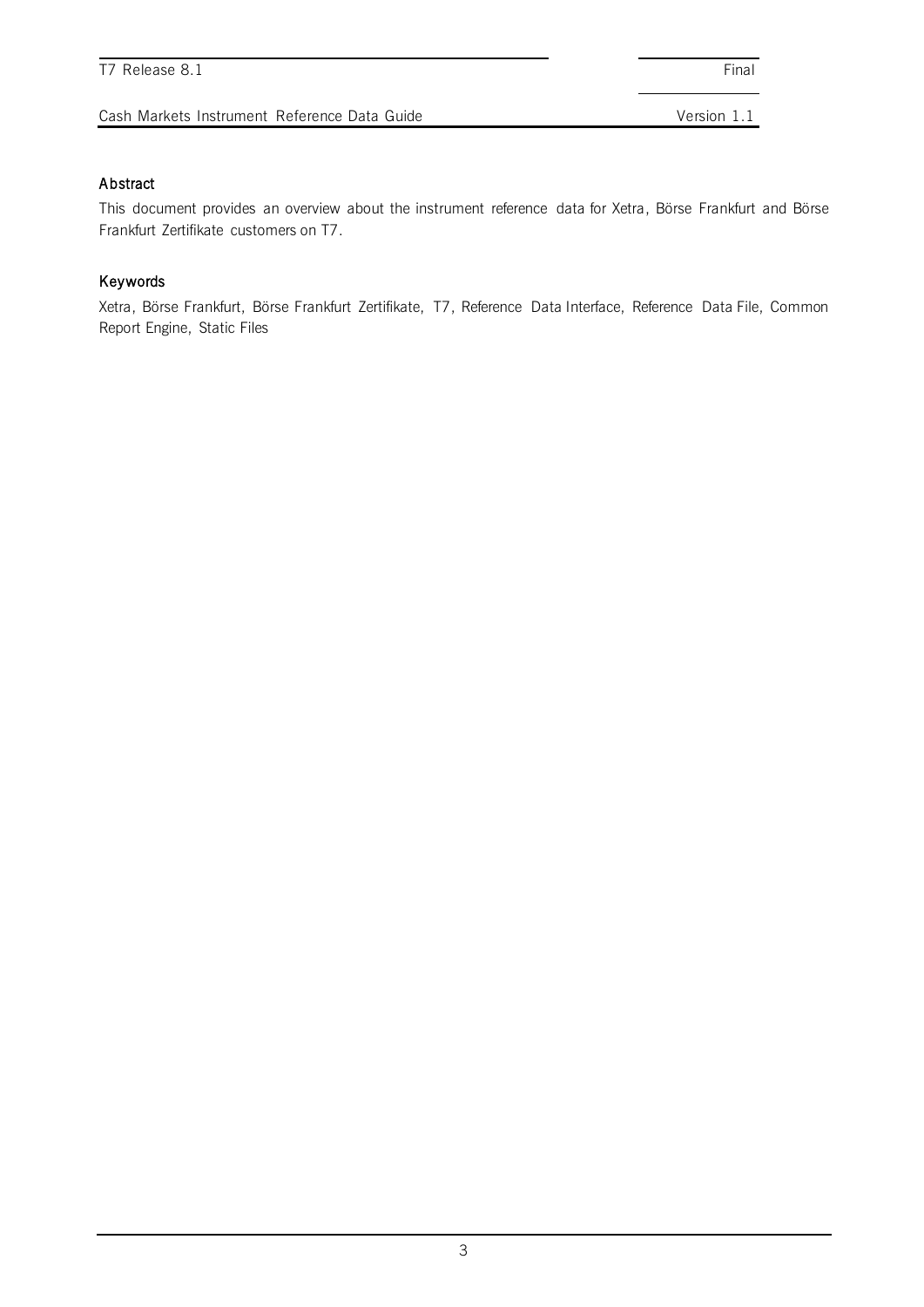Table of Contents

| 5<br>List of Abbreviations, Acronyms and Definitions                                                                                                                                                                                                                                                         |                                                          |  |
|--------------------------------------------------------------------------------------------------------------------------------------------------------------------------------------------------------------------------------------------------------------------------------------------------------------|----------------------------------------------------------|--|
| Introduction                                                                                                                                                                                                                                                                                                 | 6                                                        |  |
| Change Log                                                                                                                                                                                                                                                                                                   | 9                                                        |  |
| Further reading                                                                                                                                                                                                                                                                                              | 10                                                       |  |
| Public website                                                                                                                                                                                                                                                                                               | 11                                                       |  |
| Formatting of the file<br>File Record Layout                                                                                                                                                                                                                                                                 | 11<br>11                                                 |  |
| <b>Static Files</b>                                                                                                                                                                                                                                                                                          | 19                                                       |  |
| Formatting of the files<br><b>Order Profile</b><br><b>Order Profile Assignment</b><br><b>Trading Schedules</b><br><b>Trading Schedule Assignment</b><br>Market Segment and Market Segment Supplement<br><b>TES Profiles</b><br><b>Security Sub Types</b><br><b>SRQS Parameters for Xetra EnLight</b><br>6.10 | 20<br>20<br>21<br>23<br>23<br>24<br>25<br>26<br>27<br>27 |  |
|                                                                                                                                                                                                                                                                                                              | SRQS Respondent Assignment for Xetra EnLight             |  |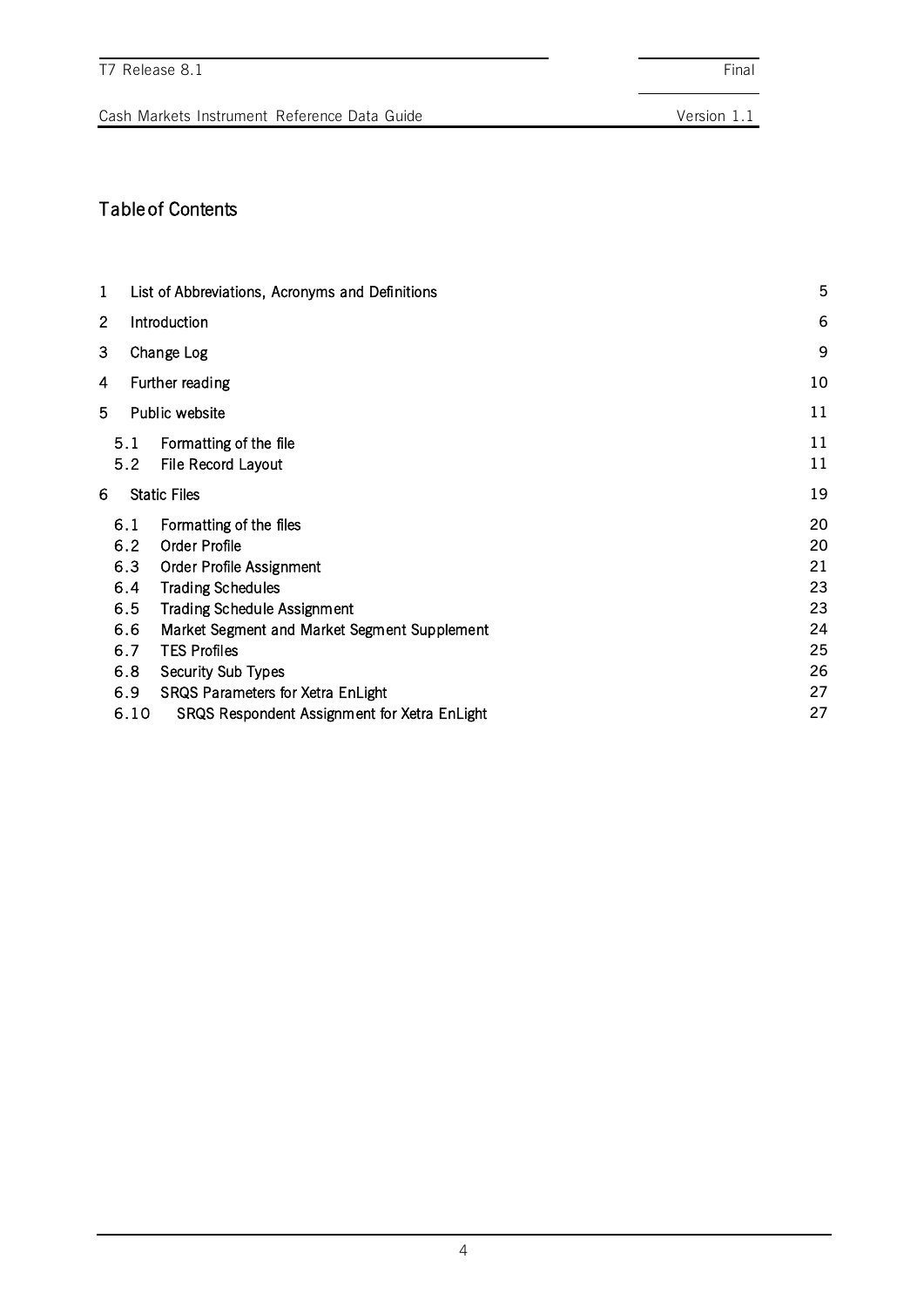### 1 List of Abbreviations, Acronyms and Definitions

Please find a list of all the abbreviations used in the document.

| <b>BALFR</b> | Specialist Member Id for Baader Bank Aktiengesellschaft |  |  |
|--------------|---------------------------------------------------------|--|--|
| ВF           | Börse Frankfurt                                         |  |  |
| <b>BFZ</b>   | Börse Frankfurt Zertifikate                             |  |  |
| <b>CRE</b>   | Common Report Engine                                    |  |  |
| <b>CSV</b>   | Comma-separated-values                                  |  |  |
| <b>ETC</b>   | Exchange Traded Commodities                             |  |  |
| <b>ETF</b>   | Exchange Traded Funds                                   |  |  |
| <b>ETN</b>   | Exchange Traded Notes                                   |  |  |
| <b>ICFFR</b> | Specialist Member Id for BANK AG Wertpapierhandelsbank  |  |  |
| MIC          | Market Identifier Code                                  |  |  |
| <b>RDF</b>   | Reference Data File                                     |  |  |
| <b>RDI</b>   | Reference Data Interface                                |  |  |
| T7           | Trading System developed by Deutsche Börse Group        |  |  |
| TES          | T7 Entry Service                                        |  |  |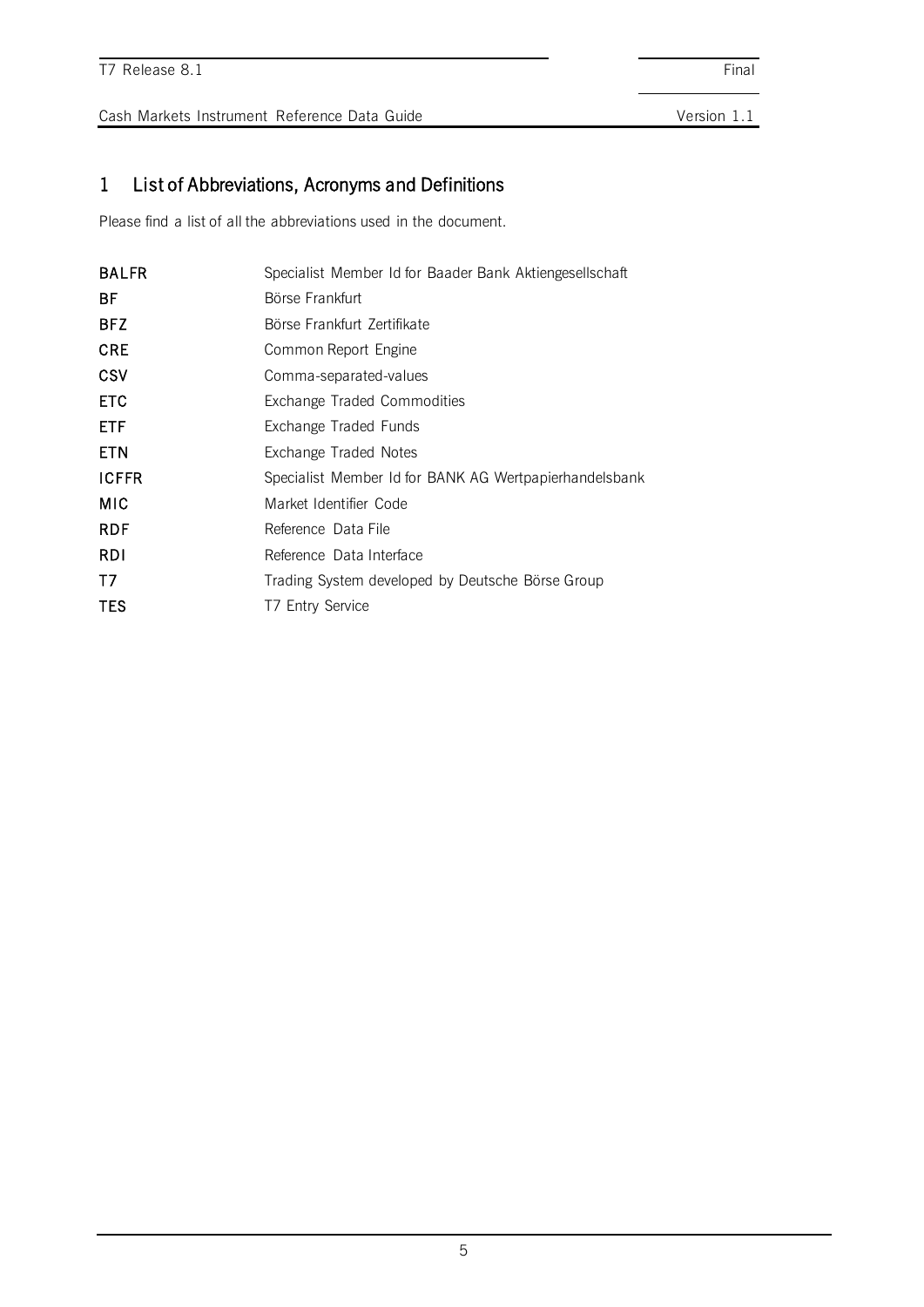#### 2 Introduction

**RDF listing all instruments**

T7 for Cash Market, Börse Frankfurt (BF) and Börse Frankfurt Zertifikate (BFZ) offers instrument reference data on four different sources, where in each file equivalent information is provided:

• Common Report Engine: On the Common Report Engine the Reference Data Files (T7 RDF) are available for the current business day. They are generated one time per day and the creation is at T7 system start-up.

**Reference Data Files available on Common Report Engine for Trading Venue Xetra Static Files** 

| Reference Data Files available on Common Report Engine for Trading Venue Börse Frankfurt    |
|---------------------------------------------------------------------------------------------|
| Static Files (common for BF and BFZ)                                                        |
| <b>RDF listing all instruments</b>                                                          |
| All Tradeable Instruments File listing all instruments                                      |
| RDF listing only instruments of Börse Frankfurt                                             |
| All Tradeable Instruments File listing only instruments of Börse Frankfurt                  |
| RDF listing only instruments of BFZ                                                         |
| All Tradeable Instruments File listing only instruments of BFZ                              |
| RDF listing only instruments of BFZ assigned to Specialist BALFR                            |
| All Tradeable Instruments File listing only instruments of BFZ assigned to Specialist BALFR |
| RDF listing only instruments of BFZ assigned to Specialist ICFFR                            |
| All Tradeable Instruments File listing only instruments of BFZ assigned to Specialist ICFFR |

For more information, please refer to the document *T7 Market & Reference Data Interfaces* on the path

*Xetra.com / Technology / T7 trading architecture / System documentation / Release 8.1 / Market and Reference Data Interfaces*

Please find more details about the Common Report Engine with details on naming conventions of the mentioned files in the document *Common Report Engine User Guide* on the following path

*Xetra.com / Technology / T7 trading architecture / System documentation / Release 8.1 / Reports / Common Report Engine User Guide*

• Reference Data Interface (T7 RDI): This interface provides products' and instruments' reference data which are available for trading on T7. For more information, please refer to the document *T7 Market & Reference Data Interfaces* on the path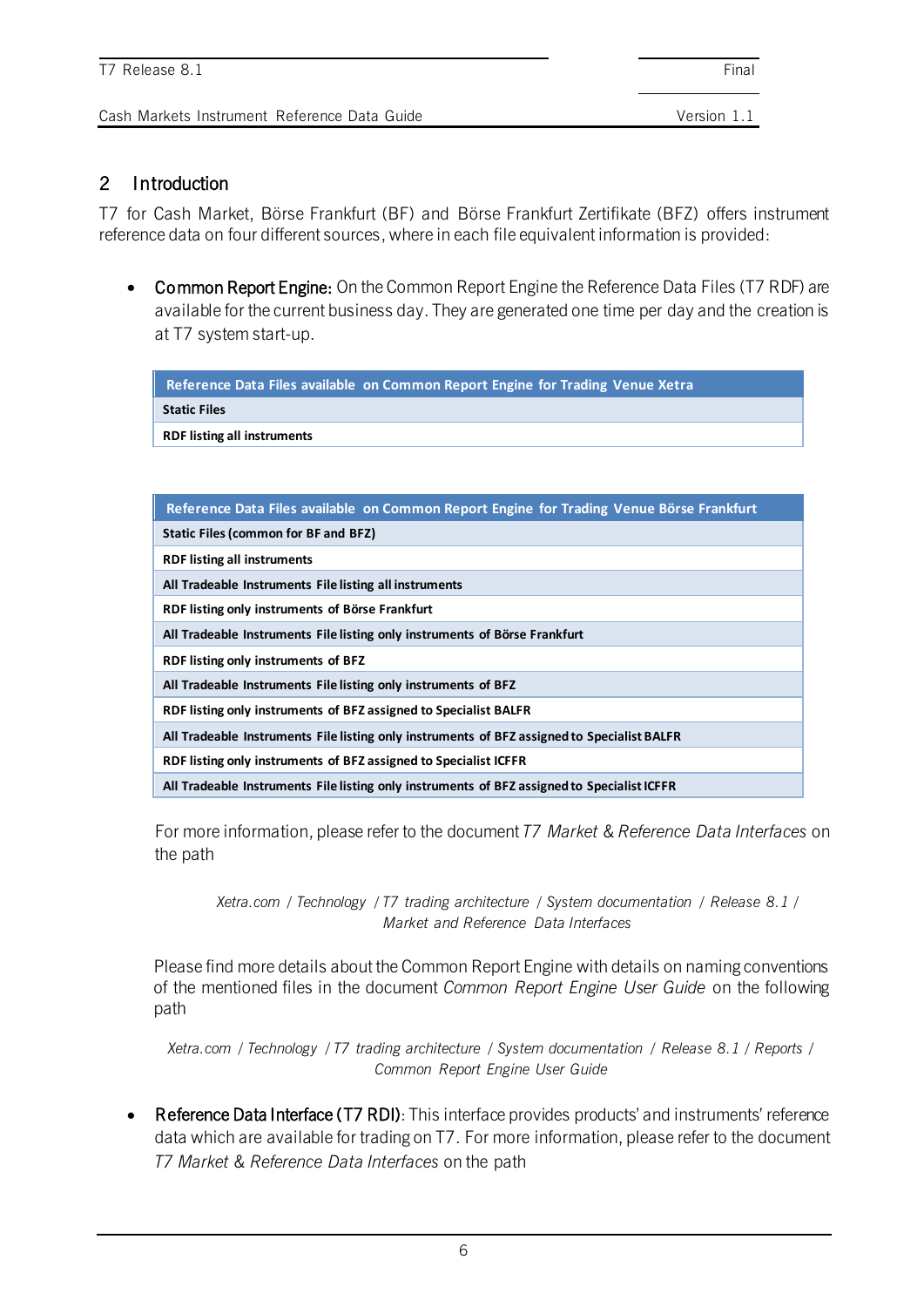*Xetra.com / Technology / T7 trading architecture / System documentation / Release 8.1 / Market and Reference Data Interfaces*

• Cash Market Member Section: In the Cash Market member section the Reference Data Files (T7 RDF) are available for the current business day:

**Reference Data files available in Cash Market Member Section for Trading Venue Xetra**

**Static Files** 

**RDF listing all instruments**

| Reference Data files available in Cash Market Member Section for Trading Venue Börse Frankfurt |
|------------------------------------------------------------------------------------------------|
| <b>Static Files (common for BF and BFZ)</b>                                                    |
| <b>RDF listing all instruments</b>                                                             |
| RDF listing only instruments of Börse Frankfurt                                                |
| RDF listing only instruments of BFZ                                                            |

*Xetra.com / Member Section / Cash Market Member Section / Cash Market Resources / Instruments* 

For more information regarding the reference data file, please refer to the document *T7 Market & Reference Data Interfaces* on the path:

*Xetra.com / Technology / T7 trading architecture / System documentation / Release 8.1 / Market and Reference Data Interfaces*

Instrument reference data on public website: Instrument reference data for the current business day generated will be available on public website xetra.com.

Instruments > All tradable instruments

**Reference Data files available on public web page for Trading Venue Xetra**

**Static Files** 

**All Tradeable Instruments File listing all instruments**

**Reference Data files available on public web page for Trading Venue Börse Frankfurt**

**Static Files (common for BF and BFZ)**

**All Tradeable Instruments File listing all instruments**

**All Tradeable Instruments File listing only instruments of Börse Frankfurt**

**All Tradeable Instruments File listing only instruments of BFZ**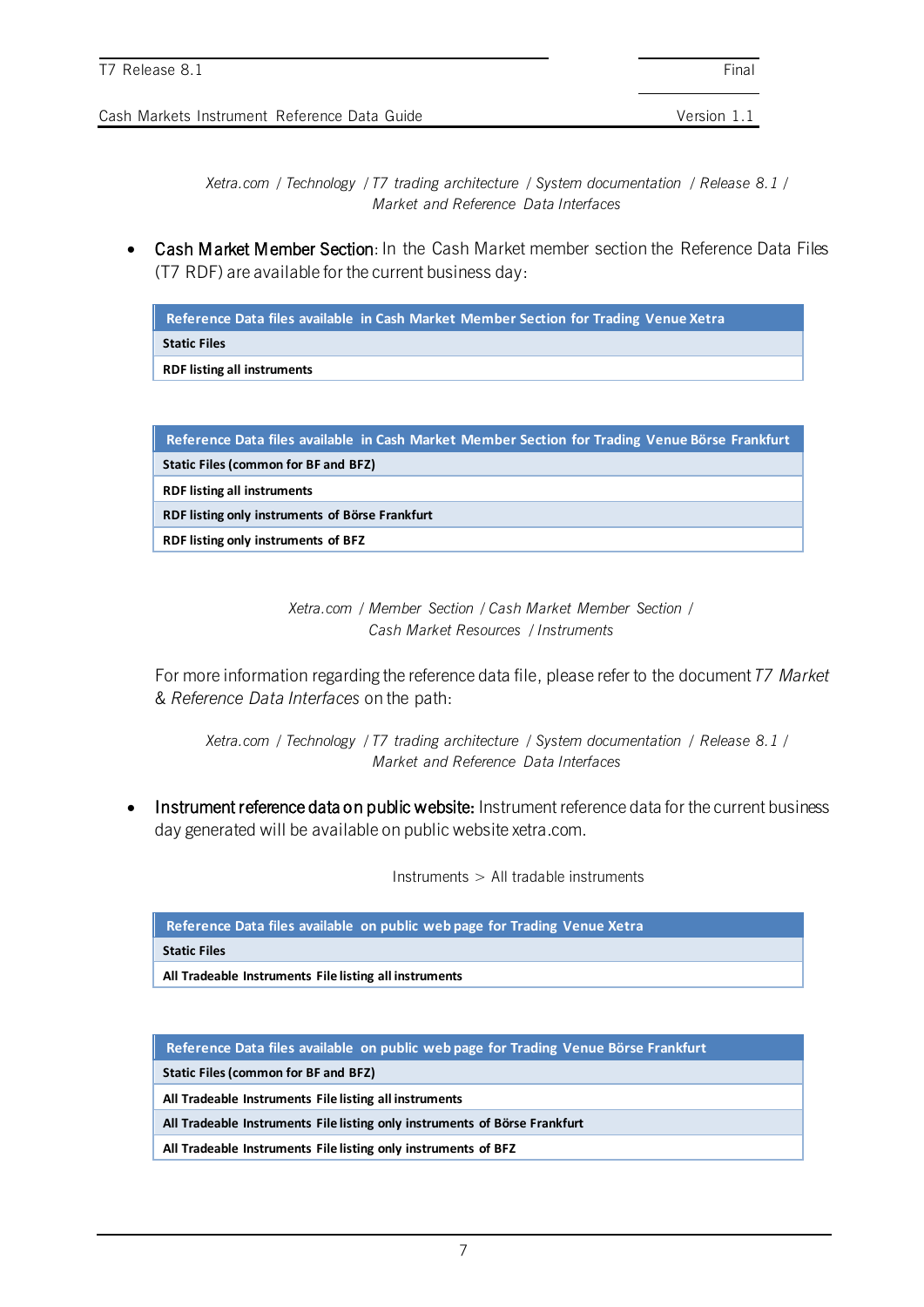| T7 Release 8.1                               | Final       |
|----------------------------------------------|-------------|
| Cash Markets Instrument Reference Data Guide | Version 1.1 |

Static files contain static information for each instrument. These will only be changed very sporadically, for example order profiles and trading schedules. Major changes of the static files will be communicated in advance with enough lead-time.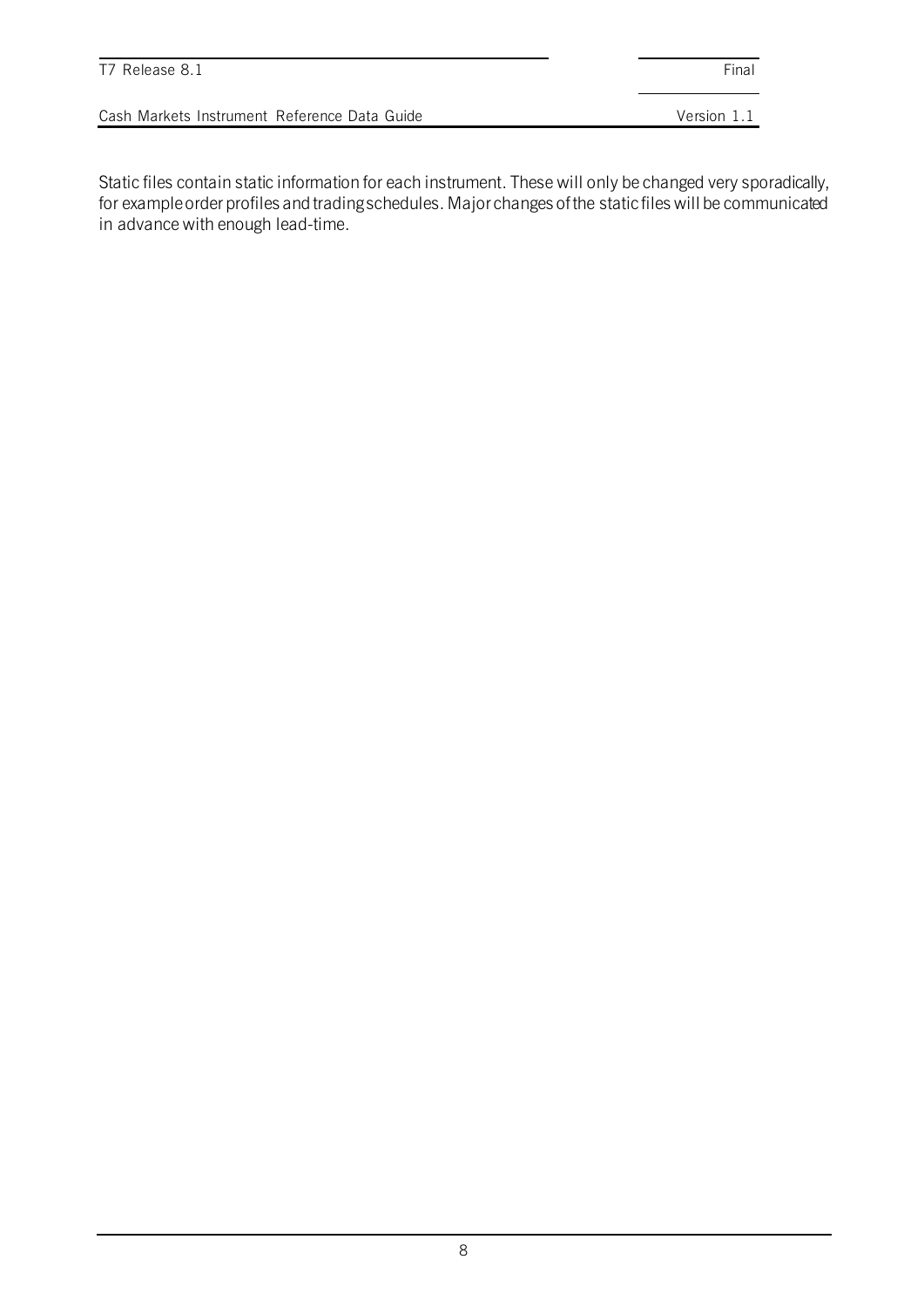# 3 Change Log

| Date       | <b>Version</b>                                               | <b>Description</b>                      |  |
|------------|--------------------------------------------------------------|-----------------------------------------|--|
| 15.04.2020 | 1.0                                                          | Changes with T7 Release 8.1:            |  |
|            |                                                              | Changes in Static Reference Data Files: |  |
|            | New column in static file "SRQSParameters.csv":<br>$\bullet$ |                                         |  |
|            |                                                              | o SRQSMinimumValue                      |  |
|            |                                                              |                                         |  |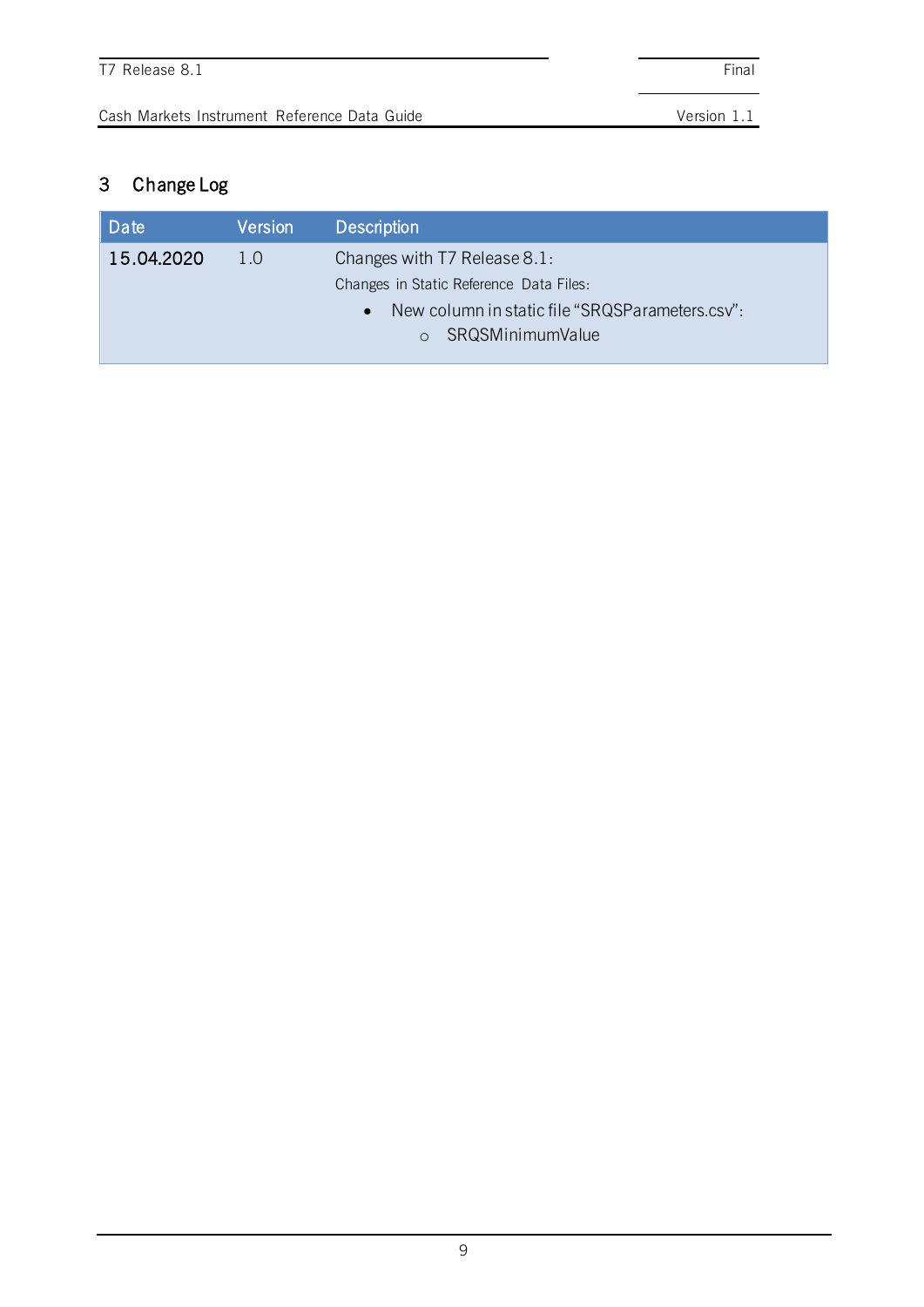### 4 Further reading

The following documents provide additional information to complement this manual:

- Market Model Continuous Trading in connection with Auctions
- Market Model Continuous Auction
- T7 Functional and Interface Overview
- T7 Functional Reference
- T7 Market Data & Reference Data Interfaces Manual
- Common Report Engine User Guide
- T7 Cash Markets Participant and User Maintenance Manual
- T7 Cash Markets Trader, Admin and Clearer GUI Manual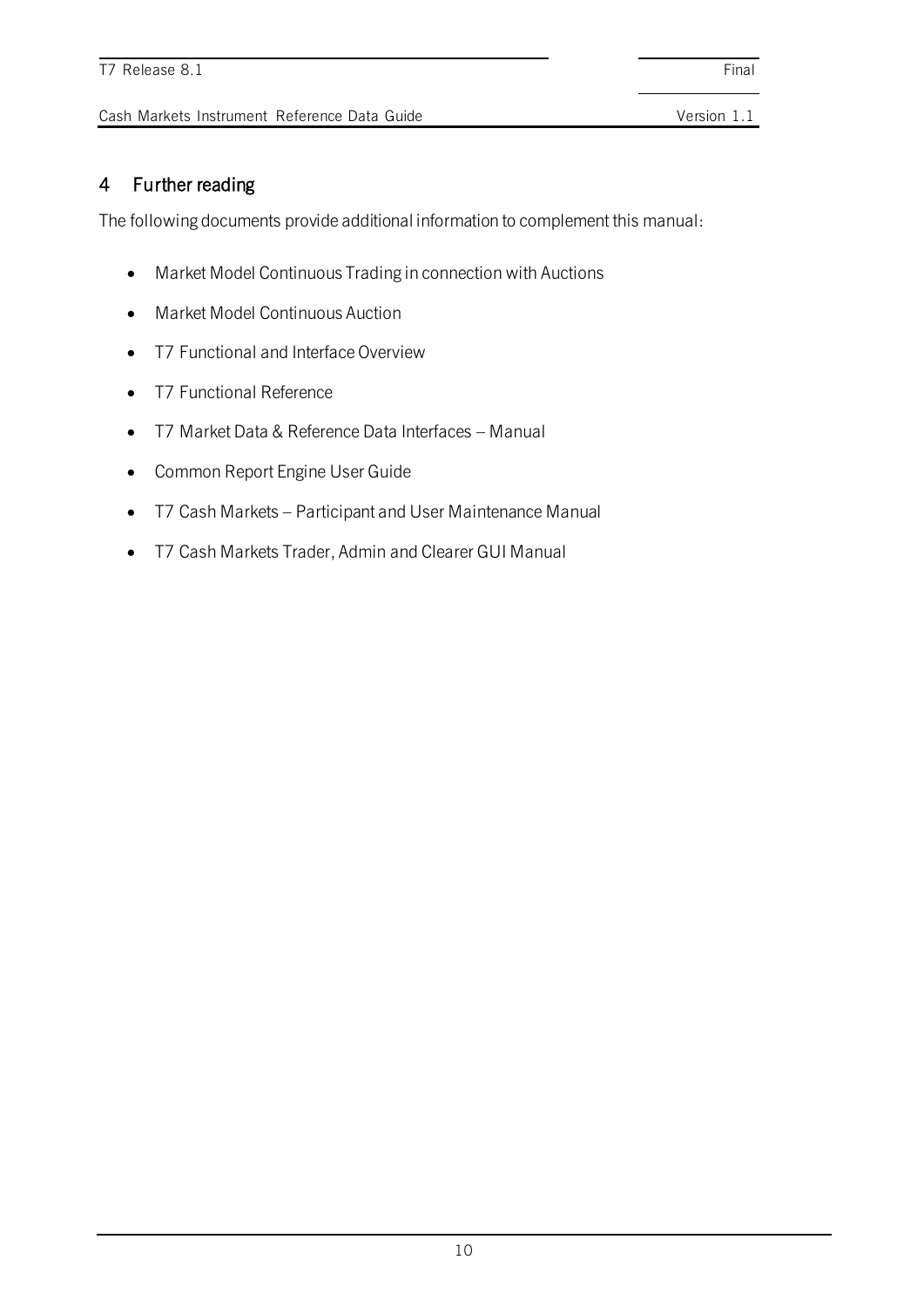#### 5 Public website

#### 5.1 Formatting of the file

The file is created in accordance with the following specifications:

| File extension                                  | CSV           |
|-------------------------------------------------|---------------|
| Fields delimiter                                | ; (semicolon) |
| Decimal symbol                                  | . $(point)$   |
| Digit grouping symbols (thousands<br>separator) | , (comma)     |

The file name is

- for trading venue Xetra: "T7 (XETR) All tradable instruments" and will follow the pattern "t7 xetr-allTradableInstruments.csv".
- for trading venue BF and BFZ: "T7 (BF/BFZ) All tradable instruments" and will follow the pattern "t7-xfra-allTradableInstruments.csv".
- for trading venue BF: "T7 (BF) All tradable instruments" and will follow the pattern "t7-xfra-BFallTradableInstruments.csv".
- for trading venue BFZ: "T7 (BFZ) All tradable instruments" and will follow the pattern "t7-xfra-BFZ-allTradableInstruments.csv".

Please note, when importing the file into a tool like, e.g. Excel or MS-Access, you must make sure that the decimal character is configured accordingly, either in the tool itself or in the operation system, e.g. the Regional Settings in Windows.

### 5.2 File Record Layout

All fields listed below are sorted in the same order as shown in the instrument file. All data is provided in string format (Alphanumeric) delimited by semicolon.

Line 1 provides the MIC of the market, e.g. Market: XETR or XFRA

Line 2 provides the date of the last update of the file, e.g. Date Last Update: 05.04.2020.

Line 3 provides the column names listed below.

The instrument reference data starts with line 4:

| Sequence<br><b>Number</b> | Field name            | <b>Description</b>                                                                                                                                                        |
|---------------------------|-----------------------|---------------------------------------------------------------------------------------------------------------------------------------------------------------------------|
|                           | <b>Product Status</b> | This field indicates whether the instrument is already tradable<br>in $T7$ .<br>Published $=$ Instrument is not tradable on T7<br>$Active = Instrument is tradable on T7$ |
|                           | Instrument Status     | Instrument Status<br>$Active = Instrument is tradable on T7$                                                                                                              |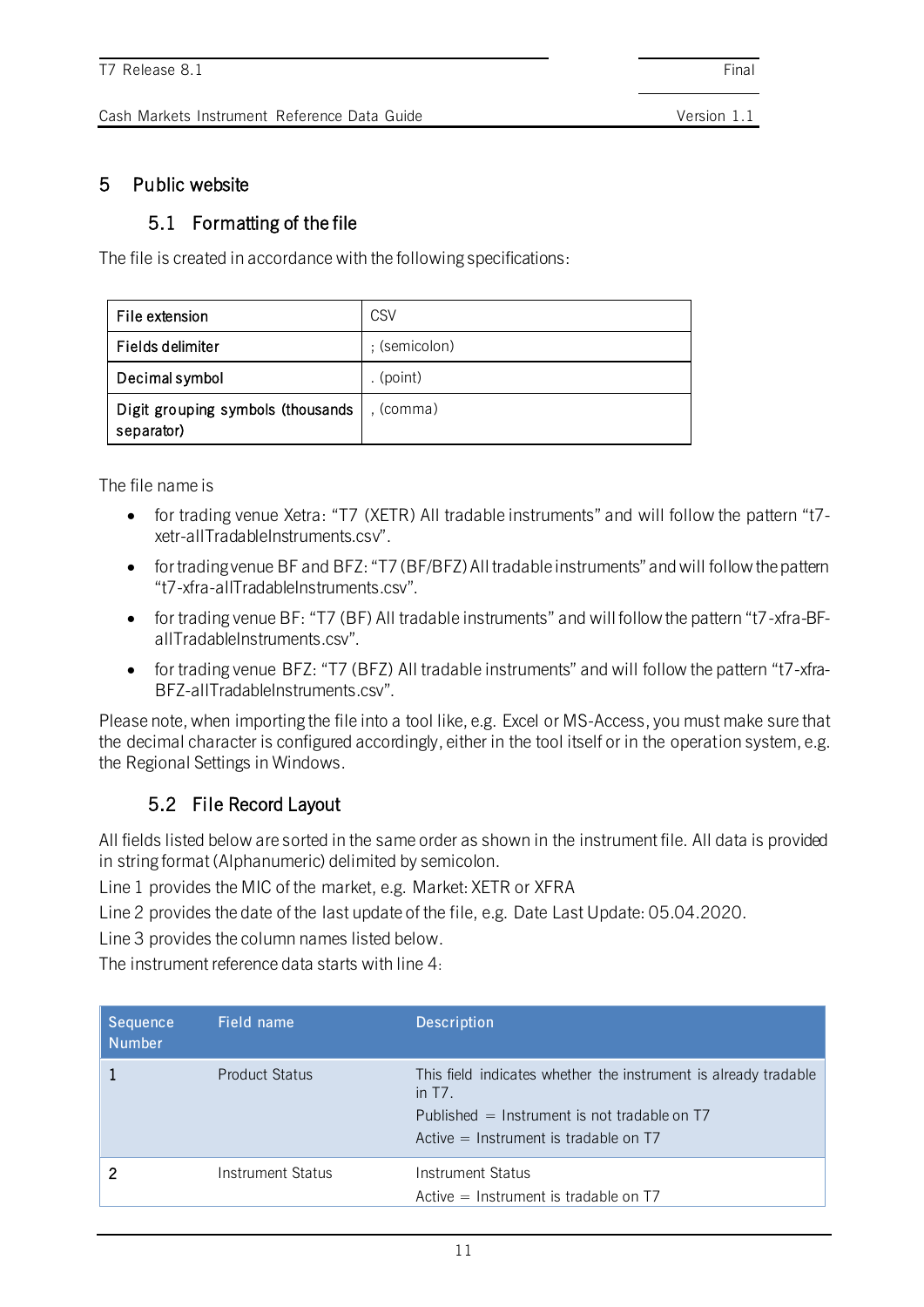| Sequence<br><b>Number</b> | <b>Field name</b>                       | Description                                                                                                                                                                                                                                                                                    |
|---------------------------|-----------------------------------------|------------------------------------------------------------------------------------------------------------------------------------------------------------------------------------------------------------------------------------------------------------------------------------------------|
|                           |                                         | Pending Deletion $=$ Instrument will be deleted after a<br>retention period                                                                                                                                                                                                                    |
| 3                         | Instrument                              | Instrument description                                                                                                                                                                                                                                                                         |
| 4                         | <b>ISIN</b>                             | ISIN of the instrument                                                                                                                                                                                                                                                                         |
| 5                         | Product ID                              | System generated identifier unique per market. Products<br>usually provide access to instruments within the market that<br>share common attributes such as market model and<br>schedules.                                                                                                      |
| 6                         | Instrument ID                           | System generated identifier unique per market. Note, that in<br>case of product relation of 1:n (e.g. for ETPs) more than one<br>Instrument ID may refer to the same Product ID.                                                                                                               |
| 7                         | <b>WKN</b>                              | Wertpapierkennnummer                                                                                                                                                                                                                                                                           |
| 8                         | Mnemonic                                | Instrument mnemonic                                                                                                                                                                                                                                                                            |
| 9                         | MIC Code                                | MIC Code of the market                                                                                                                                                                                                                                                                         |
| 10                        | CCP eligible Code                       | Indicator whether instrument is CCP eligible:<br>$Y =$ Instrument is CCP eligible<br>$N =$ Instrument is not CCP eligible                                                                                                                                                                      |
| 11                        | Trading Model Type                      |                                                                                                                                                                                                                                                                                                |
|                           |                                         | Trading Model Types:<br>Continuous = Continuous Trading with Auctions<br>ScheduledIntradayAuction = One Auction<br>AnyAuction = Multiple Auction<br>Continuous Auction Issuer = Continuous Auction with Market<br>Maker<br>ContinuousAuctionSpecialist = Continuous Auction with<br>Specialist |
| 12                        | Product Assignment Group                | Product Assignment Group, e.g. DAX1.                                                                                                                                                                                                                                                           |
| 13                        | Product Assignment Group<br>Description | Description of the Product Assignment Group.                                                                                                                                                                                                                                                   |
| 14                        | Designated Sponsor<br>Member ID         | DS Member ID. For more than one DS, Member IDs are<br>separated with "#", the Member ID of the delegated member<br>is separated with "*" at the end of the field.                                                                                                                              |
| 15                        | Designated Sponsor                      | DS Member long name. For more than one DS, members'<br>long names are separated with "#", the members' long name<br>of the delegated member is separated with "*" at the end of<br>the field.                                                                                                  |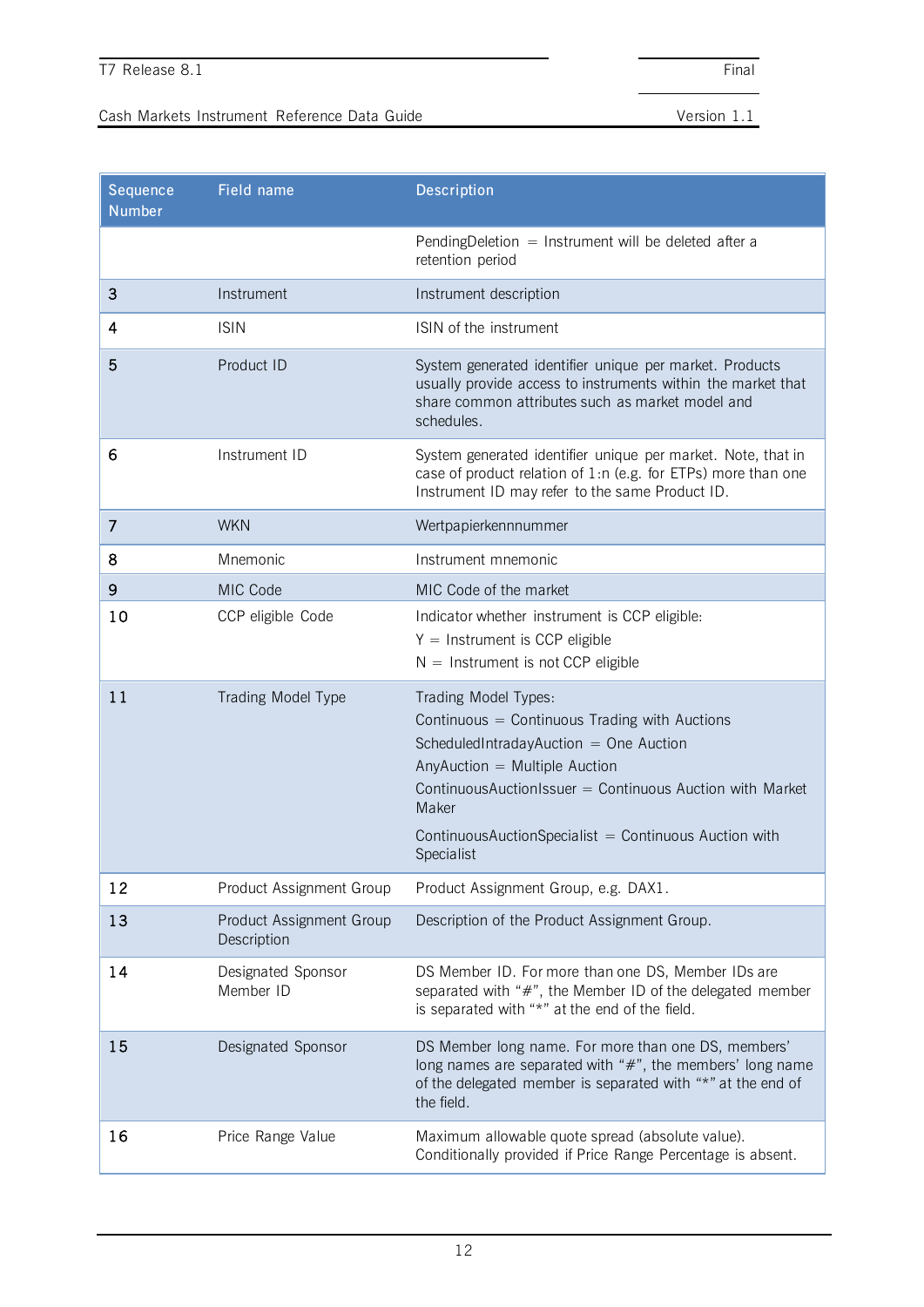| Sequence<br><b>Number</b>                                                                       | Field name                   | Description                                                                                                                                                                                                                                                            |
|-------------------------------------------------------------------------------------------------|------------------------------|------------------------------------------------------------------------------------------------------------------------------------------------------------------------------------------------------------------------------------------------------------------------|
| 17                                                                                              | Price Range Percentage       | Maximum allowable quote spread (percentage value).<br>Conditionally provided if Price Range Value is absent.                                                                                                                                                           |
| 18                                                                                              | Minimum Quote Size           | Market Making Parameter: Minimum Quote Size.                                                                                                                                                                                                                           |
| 19                                                                                              | Instrument Type              | Instrument type:<br>$CS =$ Common stock/Equity<br>$ETF = Exchange Trade$ Funds<br>$ETN = Exchange Trade$ Notes<br>$ETC = Exchange Traded$ Commodities<br>$OTHER = Other$<br>$BOND = Bond$<br>$WAR = Warrant$<br>$SR = Subscription Rights$<br>$FUN = Investment Funds$ |
| 20, 22, 24,<br>26, 28, 30,<br>32, 34, 36,<br>38, 40, 42,<br>44, 46, 48,<br>50, 52, 54,<br>56,58 | Tick Size (1-20)             | A tick size represents a limit price/range step. Twenty<br>different tick sizes are possible for an instrument.                                                                                                                                                        |
| 21                                                                                              | Upper Price Limit Max        | Maximum price for that instrument. Upper price limit max<br>represents a limit range for which a tick size applies.                                                                                                                                                    |
| 23, 25, 27,<br>29, 31, 33,<br>35, 37, 39,<br>41, 43, 45,<br>47, 49, 51,<br>53, 55, 57,<br>59    | Upper Price Limit (2-20)     | Upper Price Limit represents a limit range for which a tick<br>size applies. There is a total of twenty (including column 21<br>Upper Price Limit Max) possible for an instrument.                                                                                     |
| 60                                                                                              | Number of Decimal Digits     | Displayed decimals for prices                                                                                                                                                                                                                                          |
| 61                                                                                              | Unit of Quotation            | The unit in which an instrument is quoted/stated when<br>buying or selling, e.g. shares (number of items).                                                                                                                                                             |
| 62                                                                                              | Market Segment               | This field indicates the type of Market Admission, e.g. Open<br>Market, Regulated Market.                                                                                                                                                                              |
| 63                                                                                              | Market Segment<br>Supplement | This field indicates the market segment supplement, e.g. XTF<br>Exchange Traded Funds.                                                                                                                                                                                 |
| 64                                                                                              | Clearing Location            | Identifier for the location at which trades are cleared.                                                                                                                                                                                                               |
| 65                                                                                              | Primary Market MIC Code      | Market Identifier Code (ISO 10383) of the "home market",<br>where the first IPO took place.                                                                                                                                                                            |
| 66                                                                                              | Reporting Market             | Market Identifier Code (ISO 10383) required for reporting to<br>supervisory authority.                                                                                                                                                                                 |
| 67                                                                                              | Settlement Period            | This field indicates the number of business days from trade<br>execution after which settlement is to be affected.                                                                                                                                                     |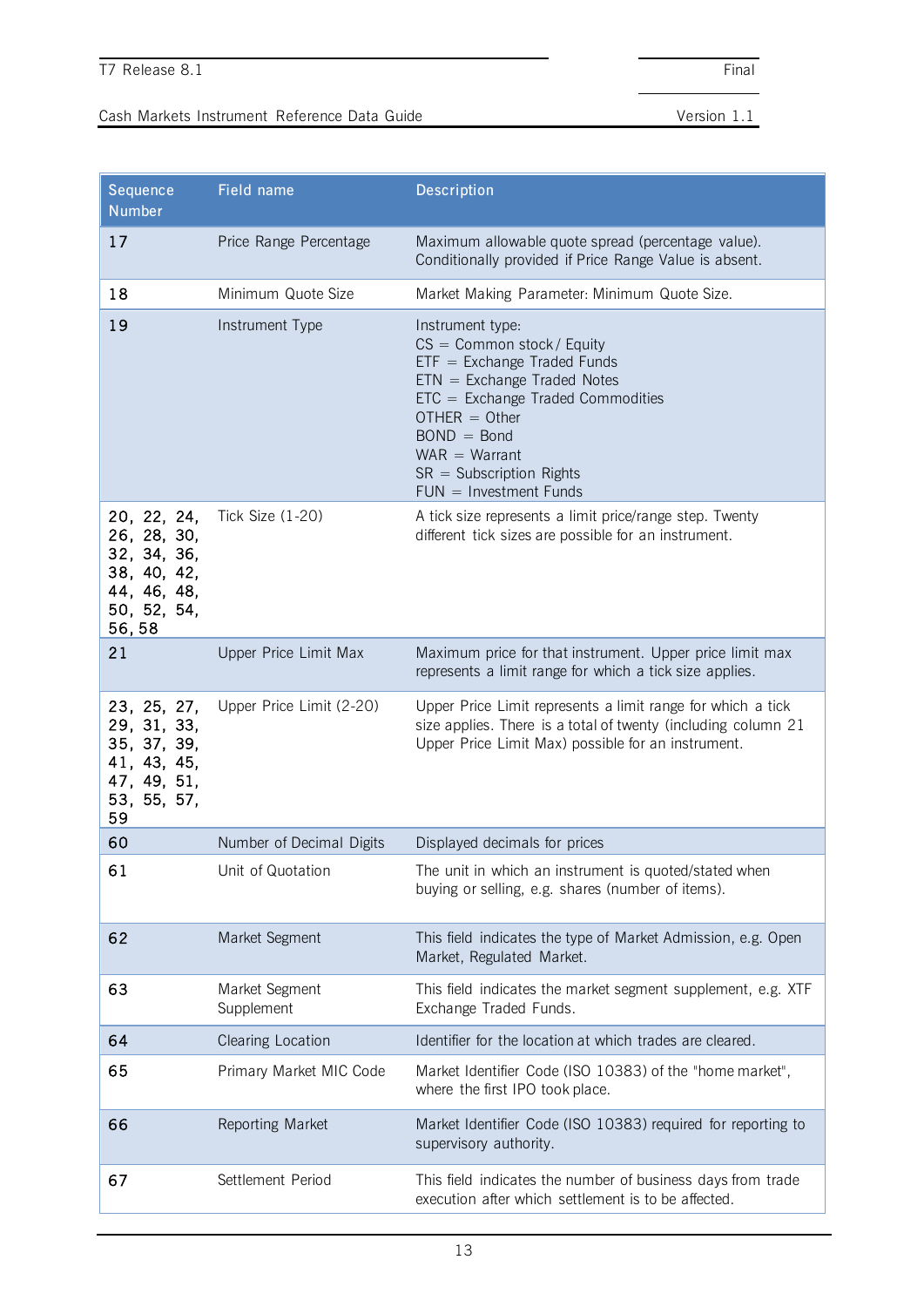| Sequence<br><b>Number</b> | Field name                                                | Description                                                                                                                                                                                                                                                                                                                                  |
|---------------------------|-----------------------------------------------------------|----------------------------------------------------------------------------------------------------------------------------------------------------------------------------------------------------------------------------------------------------------------------------------------------------------------------------------------------|
| 68                        | Settlement Currency                                       | Currency used for settlement.                                                                                                                                                                                                                                                                                                                |
| 69                        | Closed Book Indicator                                     | Indicates whether the Order book is closed during auction<br>trading.                                                                                                                                                                                                                                                                        |
| 70                        | Market Imbalance Indicator                                | Controls if during auction call/volatility interruption/extended<br>volatility interruption phase a surplus (volume) at the<br>indicative price (if crossed order book) is displayed.                                                                                                                                                        |
| 71                        | CUM/EX Indicator                                          | CUM/EX Indicator:<br>'C' = Cum Capital Adjustment or Dividend: Last trading day<br>before a Capital Adjustment or Dividend. Orders will be<br>deleted for the next trading day.<br>'E' = Ex Capital Adjustment or Dividend: First trading day<br>after Capital Adjustment or Dividend. Open orders have been<br>deleted before start of day. |
| 72                        | Minimum Iceberg Total<br>Volume                           | Minimum Iceberg Total Volume                                                                                                                                                                                                                                                                                                                 |
| 73                        | Minimum Iceberg Display<br>Volume                         | Minimum Iceberg Display Volume (Peak)                                                                                                                                                                                                                                                                                                        |
| 74                        | EMDI Incremental A -<br>Unnetted                          | Incremental address for EMDI Unnetted multicast stream A.                                                                                                                                                                                                                                                                                    |
| 75                        | EMDI Incremental A -<br><b>Unnetted Port</b>              | EMDI Port address A for EMDI Unnetted.                                                                                                                                                                                                                                                                                                       |
| 76                        | EMDI Incremental $B -$<br>Unnetted                        | Incremental address for EMDI Unnetted multicast stream B.                                                                                                                                                                                                                                                                                    |
| 77                        | EMDI Incremental $B -$<br><b>Unnetted Port</b>            | Port address B for EMDI Unnetted.                                                                                                                                                                                                                                                                                                            |
| 78                        | EMDI Snapshot A -<br>Unnetted                             | Snapshot address for EMDI Unnetted multicast stream A.                                                                                                                                                                                                                                                                                       |
| 79                        | EMDI Snapshot A -<br>Unnetted Port                        | EMDI Port address A for EMDI Unnetted.                                                                                                                                                                                                                                                                                                       |
| 80                        | EMDI Snapshot B-<br>Unnetted                              | Snapshot address for EMDI Unnetted multicast stream B.                                                                                                                                                                                                                                                                                       |
| 81                        | EMDI Snapshot B -<br><b>Unnetted Port</b>                 | <b>EMDI Port address B for EMDI Unnetted.</b>                                                                                                                                                                                                                                                                                                |
| 82                        | EMDI Market Depth -<br>Unnetted                           | Market depth for EMDI Unnetted.                                                                                                                                                                                                                                                                                                              |
| 83                        | <b>EMDI Snapshot Recovery</b><br>Time Interval - Unnetted | Recovery interval (duration of one cycle).                                                                                                                                                                                                                                                                                                   |
| 84                        | MDI Address A - Netted                                    | Incremental address for MDI Netted multicast stream A.                                                                                                                                                                                                                                                                                       |
| 85                        | MDI Port A - Netted                                       | Port address A for MDI Netted.                                                                                                                                                                                                                                                                                                               |
| 86                        | MDI Address B - Netted                                    | Incremental address for MDI Netted multicast stream B.                                                                                                                                                                                                                                                                                       |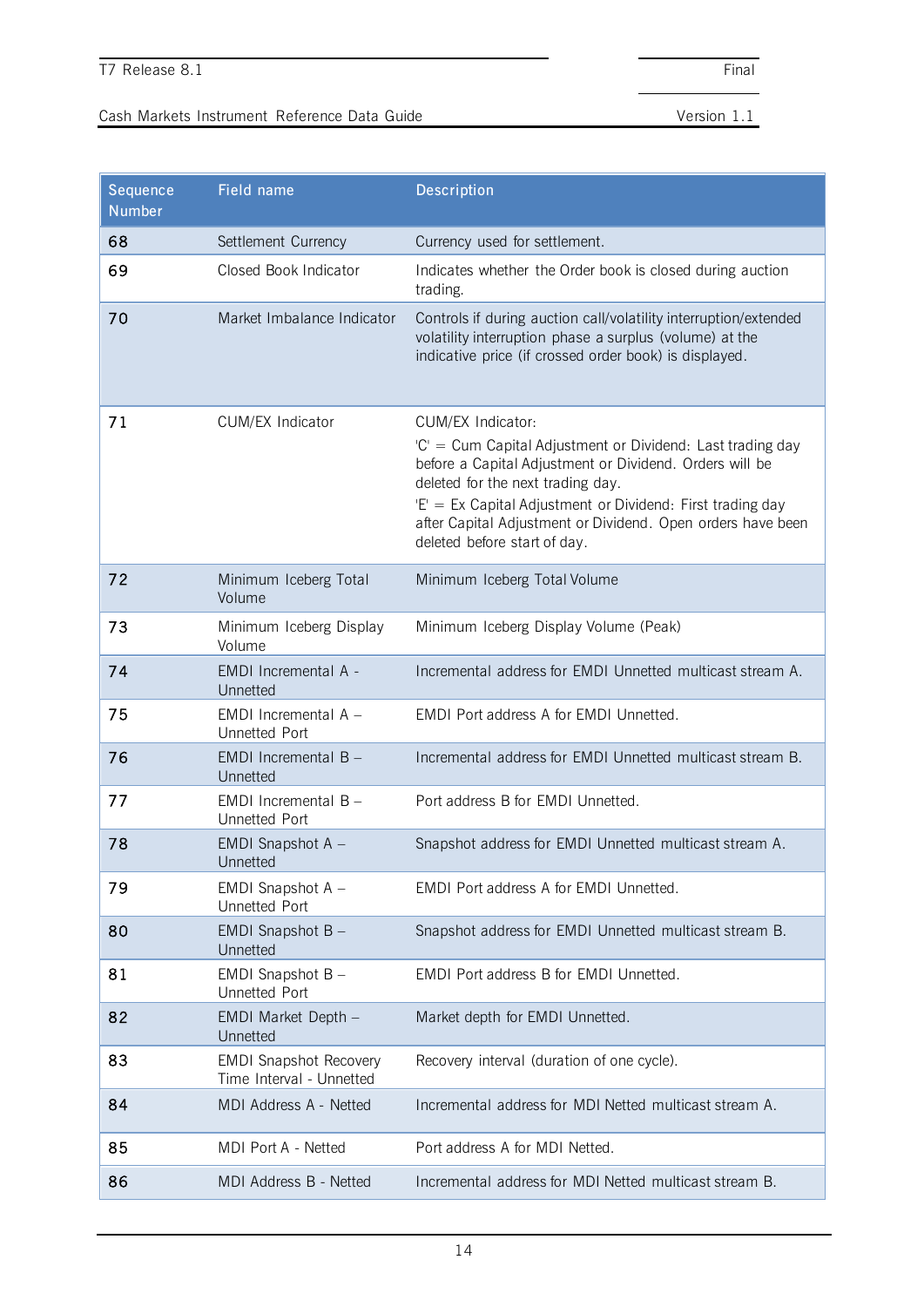| Sequence<br><b>Number</b> | Field name                                 | <b>Description</b>                                                                                                                                                                  |
|---------------------------|--------------------------------------------|-------------------------------------------------------------------------------------------------------------------------------------------------------------------------------------|
| 87                        | MDI Port B - Netted                        | Port address B for MDI Netted.                                                                                                                                                      |
| 88                        | MDI Market Depth - Netted                  | Market depth for MDI Netted.                                                                                                                                                        |
| 89                        | MDI Market Depth Time<br>interval - Netted | Netting interval for low bandwidth feeds $(0=$ no netting).                                                                                                                         |
| 90                        | MDI Recovery Time Interval<br>- Netted     | Recovery interval (duration of one cycle).                                                                                                                                          |
| 91                        | EOBI Incremental A                         | Address A for EOBI Incremental multicast stream (Order by<br>Order).                                                                                                                |
| 92                        | <b>EOBI Incremental Port A</b>             | Port address A for EOBI Incremental.                                                                                                                                                |
| 93                        | <b>EOBI</b> Incremental B                  | Address B for EOBI Incremental multicast stream.                                                                                                                                    |
| 94                        | <b>EOBI</b> Incremental Port B             | Port address B for EOBI Incremental.                                                                                                                                                |
| 95                        | EOBI Snapshot A                            | Address A for EOBI Snapshot multicast stream.                                                                                                                                       |
| 96                        | <b>EOBI Snapshot Port A</b>                | Port address A for EOBI Snapshot multicast stream.                                                                                                                                  |
| 97                        | <b>EOBI Snapshot B</b>                     | Address B for EOBI Snapshot multicast stream.                                                                                                                                       |
| 98                        | <b>EOBI Snapshot Port B</b>                | Port address B for EOBI Snapshot multicast stream.                                                                                                                                  |
| 99                        | Market Maker Member ID                     | MemberID of the Xetra member admitted as a Market Maker<br>according to MiFID II/MiFIR regulations. For more than one<br>Market Maker, MemberIDs are separated with "#".            |
|                           |                                            | In Trading Model "Continuous Auction with Specialist" this<br>field includes the Liquidity/Quote Provider of the instrument.                                                        |
| 100                       | Market Maker                               | Long name of the Xetra member admitted as a Market Maker<br>according to MiFID II/MiFIR regulations. For more than one<br>Market Maker, members' long names are separated with "#". |
|                           |                                            | In Trading Model "Continuous Auction with Specialist" this<br>field includes the name of the Liquidity/Quote Provider of the<br>instrument.                                         |
| 101                       | Regulatory Liquid<br>Instrument            | Indicates shares and exchange traded funds for which there is<br>a liquid market as classified by the regulator.                                                                    |
| 102                       | Pre-Trade LIS Value                        | This value is used as Minimum Execution Volume of the<br>hidden part of a Volume Discovery Order. Furthermore, this<br>value is the minimum trade volume of TES Type LIS.           |
| 103                       | <b>BEST</b> eligible                       | Defines whether instrument is eligible for BEST trade:<br>$Y =$ Instrument is eligible for BEST<br>$N =$ Instrument is not eligible for BEST                                        |
| 104                       | Partition ID                               | Partition ID of the product. The Partition ID does not change<br>intraday.                                                                                                          |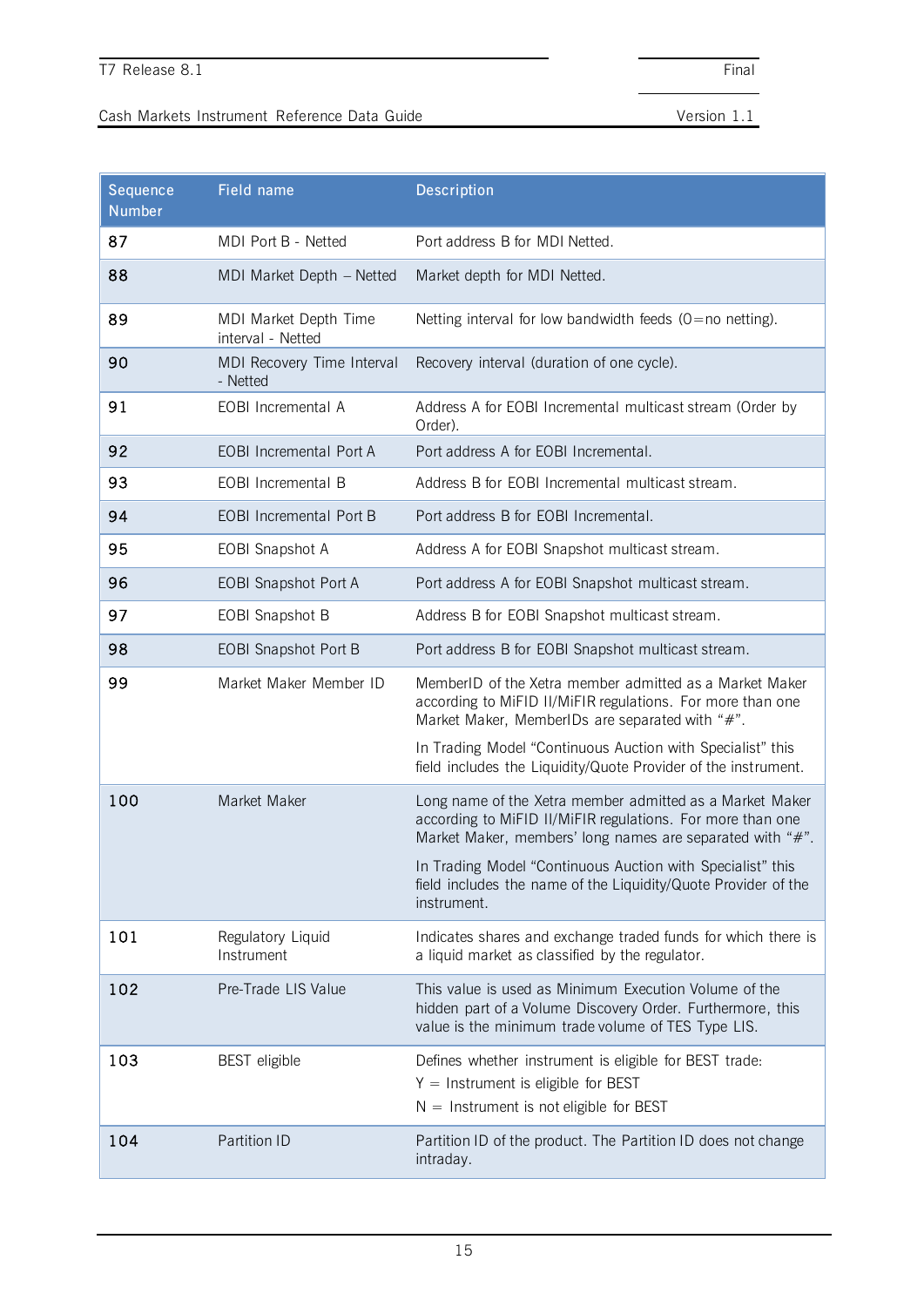| Sequence<br><b>Number</b> | Field name                             | Description                                                                                                                                                                                                                                                                                                                                                                                               |
|---------------------------|----------------------------------------|-----------------------------------------------------------------------------------------------------------------------------------------------------------------------------------------------------------------------------------------------------------------------------------------------------------------------------------------------------------------------------------------------------------|
| 105                       | Multi CCP-eligible                     | This field indicates whether instrument is available for<br>multiple CCP.<br>$Y =$ Instrument is multiple CCP eligible<br>$N =$ Instrument is not multiple CCP eligible<br>Please note, that intraday change of this indicator will be<br>communicated via news board messages.                                                                                                                           |
| 106                       | <b>Tick Size Band</b>                  | Tick Size Band information, e.g. in order to identify which<br>ESMA tick size table apply for that instrument. Respective tick<br>sizes are provided in the columns 20-59.                                                                                                                                                                                                                                |
| 107                       | Security Sub Type                      | Id of the short name of the Bond and Warrant sub-<br>classification. (Please refer to Chapter 6.8)                                                                                                                                                                                                                                                                                                        |
| 108                       | <b>Issuer Mnemonic</b>                 | Code of the bond issuer (4 digits).                                                                                                                                                                                                                                                                                                                                                                       |
| 109                       | <b>Issue Date</b>                      | The date on which a security was issued.                                                                                                                                                                                                                                                                                                                                                                  |
| 110                       | Underlying                             | The code of the underlying of a warrant or a bond instrument.                                                                                                                                                                                                                                                                                                                                             |
| 111                       | <b>Maturity Date</b>                   | Maturity Date of the bond or warrant.                                                                                                                                                                                                                                                                                                                                                                     |
| 112                       | Flat Indicator                         | Indicator if accrued interest calculation and pool factor is<br>considered, e.g. there is no accrued interest for flat bonds.<br>Possible values are:<br>NO FLAT: Accrued interest calculation and pool<br>factoring enabled<br>FLAT: No accrued interest calculation, but pool<br>$\bullet$<br>factoring enabled<br>XFLAT: No accrued interest calculation and no pool<br>$\bullet$<br>factoring enabled |
| 113                       | Coupon Rate                            | Coupon rate of the bond or warrant. Note, that intraday<br>change of the Coupon rate will be published on the next<br>Business Day.                                                                                                                                                                                                                                                                       |
| 114                       | Previous Coupon Payment<br>Date        | The date of the previous coupon payment.                                                                                                                                                                                                                                                                                                                                                                  |
| 115                       | Next Coupon Payment Date               | The date for the next Coupon payment.                                                                                                                                                                                                                                                                                                                                                                     |
| 116                       | Pool Factor                            | Current Pool Factor value.                                                                                                                                                                                                                                                                                                                                                                                |
| 117                       | <b>Indexation Coefficient</b>          | Coefficient factor of an inflation-linked bond.                                                                                                                                                                                                                                                                                                                                                           |
| 118                       | Accrued Interest Calculation<br>Method | This field indicates the accrued interest calculation method of<br>a bond or warrant. Following values according to FIX<br>convention:<br>$1 = 30/360$<br>$3 = 30/360M$<br>$6 = Act/360$<br>$7 = \text{Act}/365$ (Fixed)<br>$8 =$ Act/Act (AFB)                                                                                                                                                           |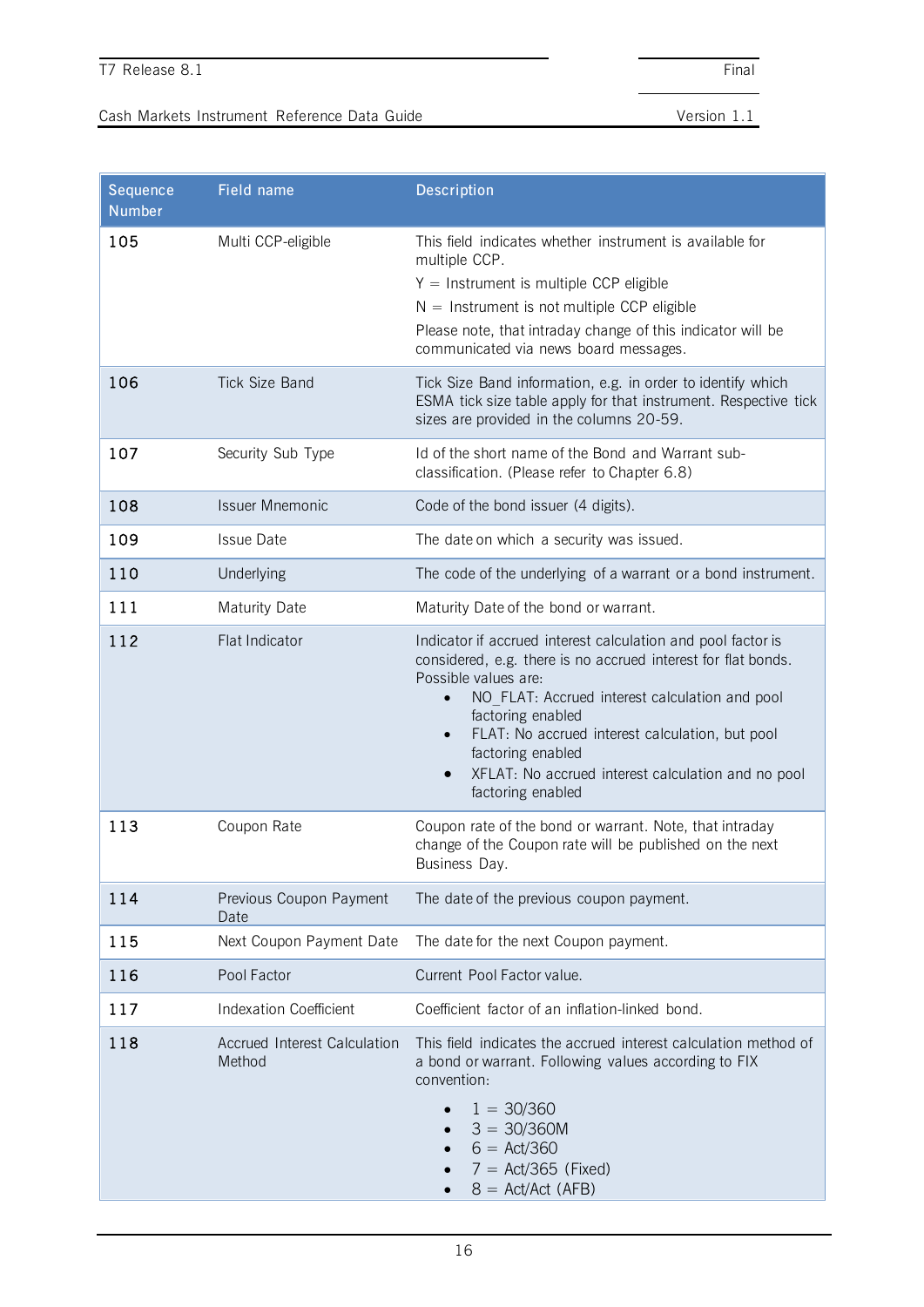| Sequence<br><b>Number</b> | Field name                              | Description                                                                                                                                                                                                               |
|---------------------------|-----------------------------------------|---------------------------------------------------------------------------------------------------------------------------------------------------------------------------------------------------------------------------|
|                           |                                         | $9 = \text{Act}/\text{Act}$ (ICMA)<br>$\bullet$<br>$11 = \text{Act}/\text{Act}$ (ISDA)<br>$14 = \text{Act}/365L$                                                                                                          |
| 119                       | Country Of Issue                        | ISO Country code. The calculated accrued interest rate is<br>rounded to the 12th decimal, except for the following country<br>codes:<br>FR 9th decimal<br>$\bullet$<br>IT 7th decimal<br>PL 7th decimal<br>HU 7th decimal |
| 120                       | Minimum Tradable Unit                   | This field indicates the Minimum Tradable Unit for a given<br>instrument.                                                                                                                                                 |
| 121                       | In-Subscription                         | Indicator for subscription trading (primary market). "Y" =<br>instrument in subscription trading.                                                                                                                         |
| 122                       | <b>Strike Price</b>                     | Strike Price of the warrant.                                                                                                                                                                                              |
| 123                       | Minimum Order Quantity                  | This field indicates the Minimum Order Quantity for a given<br>instrument.                                                                                                                                                |
| 124                       | Off-Book Reporting Market               | Market Identifier Code (ISO 10383) required for reporting of<br>Off-Book trades.                                                                                                                                          |
| 125                       | Instrument Auction Type                 | Auction Type relevant in Continuous Auction with Specialist:<br>Valid values:<br>$0 = no value$<br>$1 =$ Single Auction<br>$2 =$ Special Auction                                                                          |
| 126                       | Specialist Member ID                    | Five-digit member ID of the Specialist.                                                                                                                                                                                   |
| 127                       | Specialist                              | Name of the Specialist                                                                                                                                                                                                    |
| 128                       | <b>Liquidity Provider User</b><br>Group | This field contains the three-digit user group of the Liquidity<br>Provider (also known as Quote Provider)                                                                                                                |
| 129                       | Specialist User Group                   | This field contains the three-digit user group of the Specialist.                                                                                                                                                         |
| 130                       | <b>Quoting Period Start</b>             | Quoting period start time in Continuous Auction with<br>Specialist. Time format: HH:MM:SS                                                                                                                                 |
| 131                       | Quoting Period End                      | Quoting period end time in Continuous Auction with<br>Specialist. Time format: HH:MM:SS                                                                                                                                   |
| 132                       | Currency                                | Trading currency of the instrument                                                                                                                                                                                        |
| 133                       | Warrant Type                            | Warrant Type with following valid values:<br>$1 = 0$ THER<br>$2 = CALL$<br>$3 =$ PUT<br>$4 = RANGE$<br>$5 = CERTIFICATE$                                                                                                  |
| 134                       | <b>First Trading Date</b>               | First day of trading.                                                                                                                                                                                                     |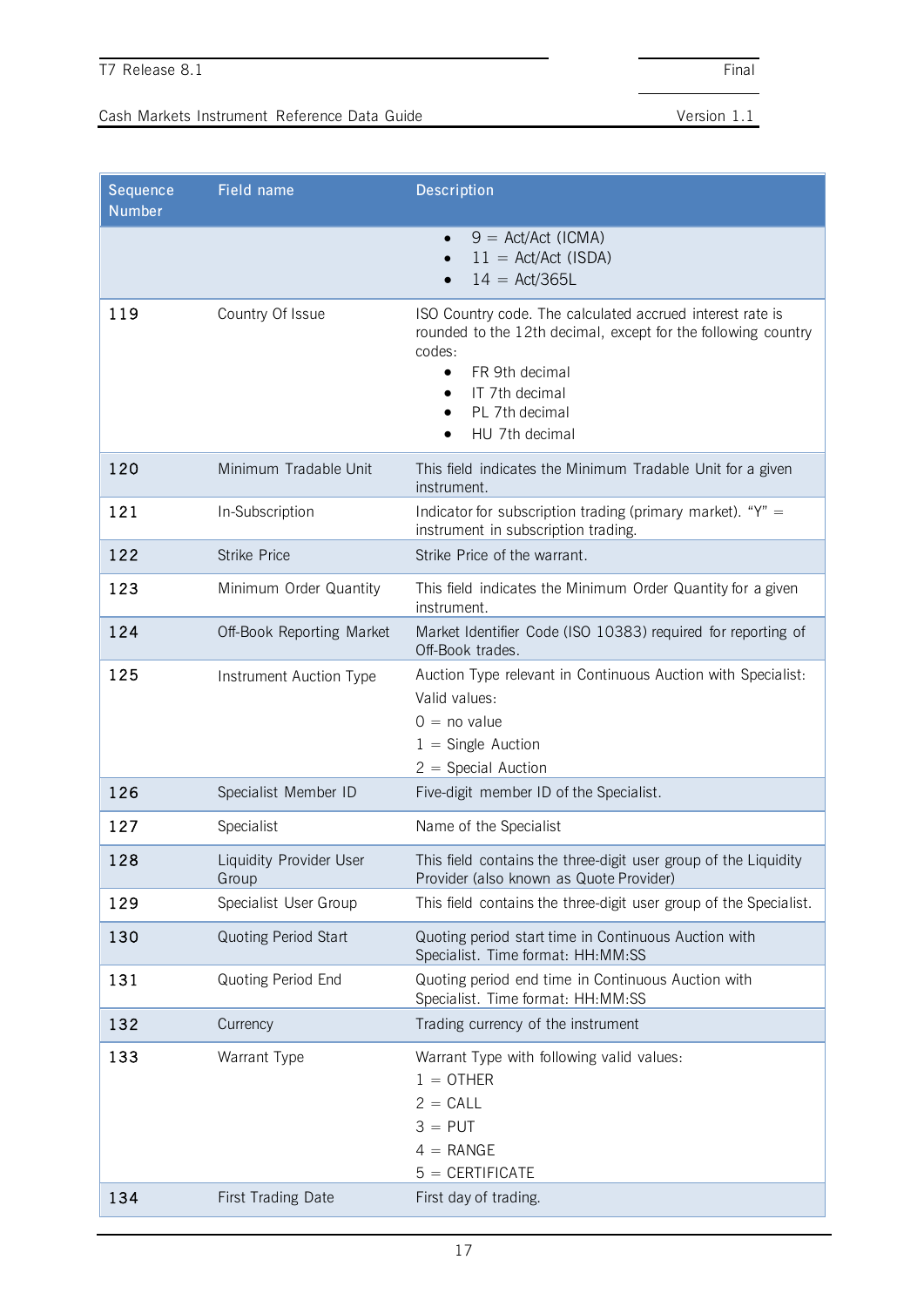| Sequence<br>Number | Field name                 | <b>Description</b>                                                       |
|--------------------|----------------------------|--------------------------------------------------------------------------|
| 135                | Last Trading Date          | Last day of trading.                                                     |
| 136                | Deposit Type               | Type of depository.                                                      |
| 137                | Single Sided Quote Support | $0 -$ SSQ not allowed<br>$1 -$ SSQ On entry allowed<br>2 - SSQ Supported |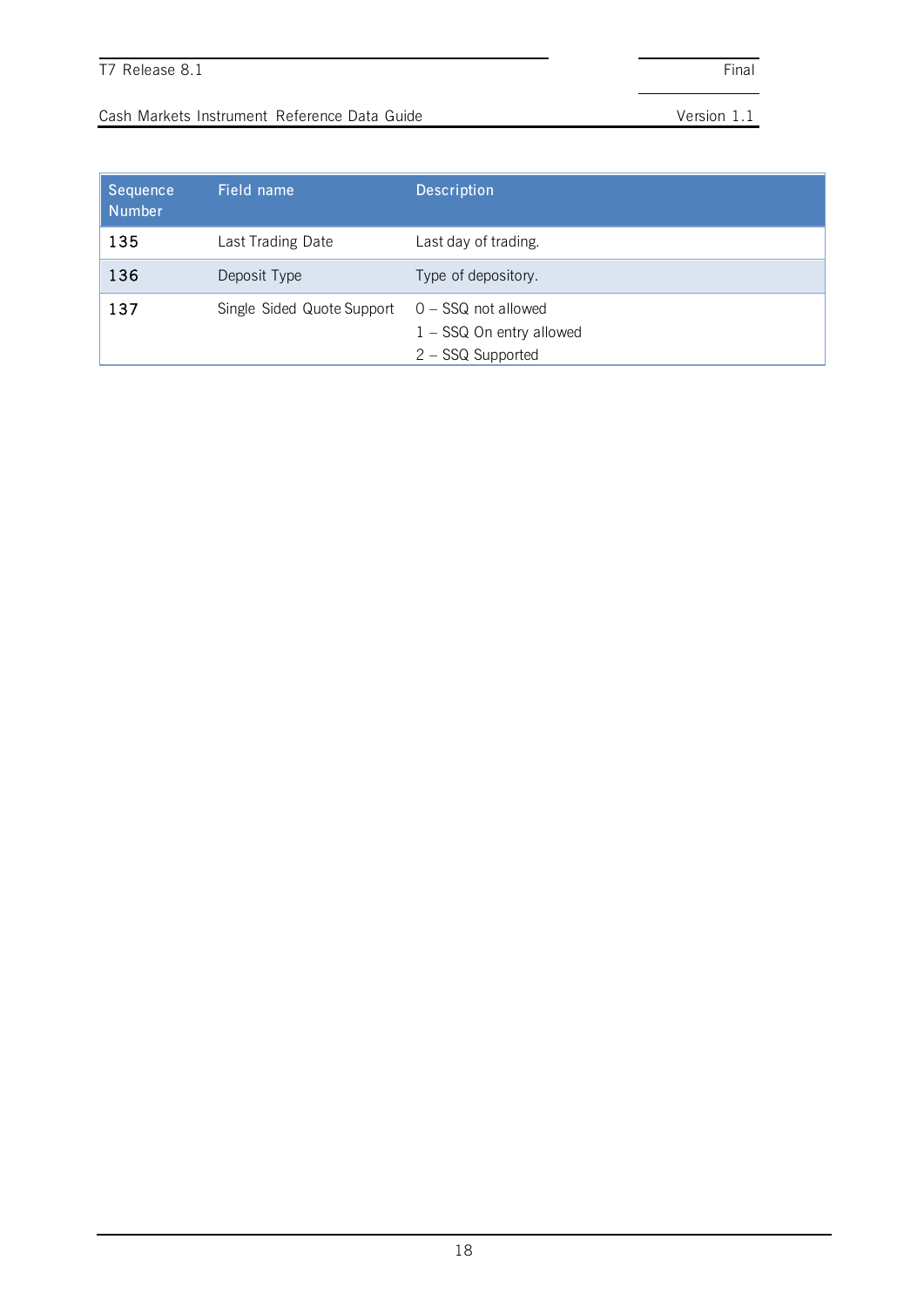### 6 Static Files

In order to reduce the data sent via RDI and the size of the files on the CRE and the Xetra website Xetra.com, reference data that rarely change like order profiles or trading schedules will only be provided via static csv-files on the CRE, Cash Market Member Section and the Xetra website xetra.com. Members must process all static files. Major changes of the static files will be communicated in advance with sufficient lead-time. Static files need to be processed in order to interpret instrument reference data correctly.

The files contain order profiles (e.g. Limit Order allowed) and trading schedules assigned to each instrument traded on the T7 platform as well as files for the descriptions of the Market Segment Supplements an instrument is assigned.

Static files for the trading venue Xetra and the trading venue Börse Frankfurt will each be available on the Xetra and Cash Market Website under the following path (production files only):

> *Xetra.com or Deutsche-boerse-cash-market.com / Instruments / All tradable instruments*

Each static file will be available as one version for trading venue Xetra and one version for trading venue Börse Frankfurt.

The name of the zip-file will follow the pattern:

- XETR: T7 (XETR) Static Instrument Reference Data  $\lt$  BusinessDay  $\gt$ .
- XFRA: T7 (XFRA) Static Instrument Reference Data <BusinessDay>.

With:

BusinessDay: format 'DD.MM.YYYY'

Furthermore, the static file will be available on the Common Report Engine as a zip file. The file name will follow the pattern

<MIC\_EnvironmentNr>\_<Name>\_<ReportID>\_<MemberID>\_<BusinessDay>\_<MIC>.zip

With:

MIC Environment number, 51 for production and 52 for simulation (XETR), 61 for production and 62 for simulation (XFRA),

Name: always FIL

ReportID: always RDF02

MemberID: always PUBLI

BusinessDay: format 'YYYYMMDD'

MIC: MIC Code of the market, XETR or XFRA

Example:

51FILRDF02PUBLI20200415XETR.zip

61FILRDF02PUBLI20200415XFRA.zip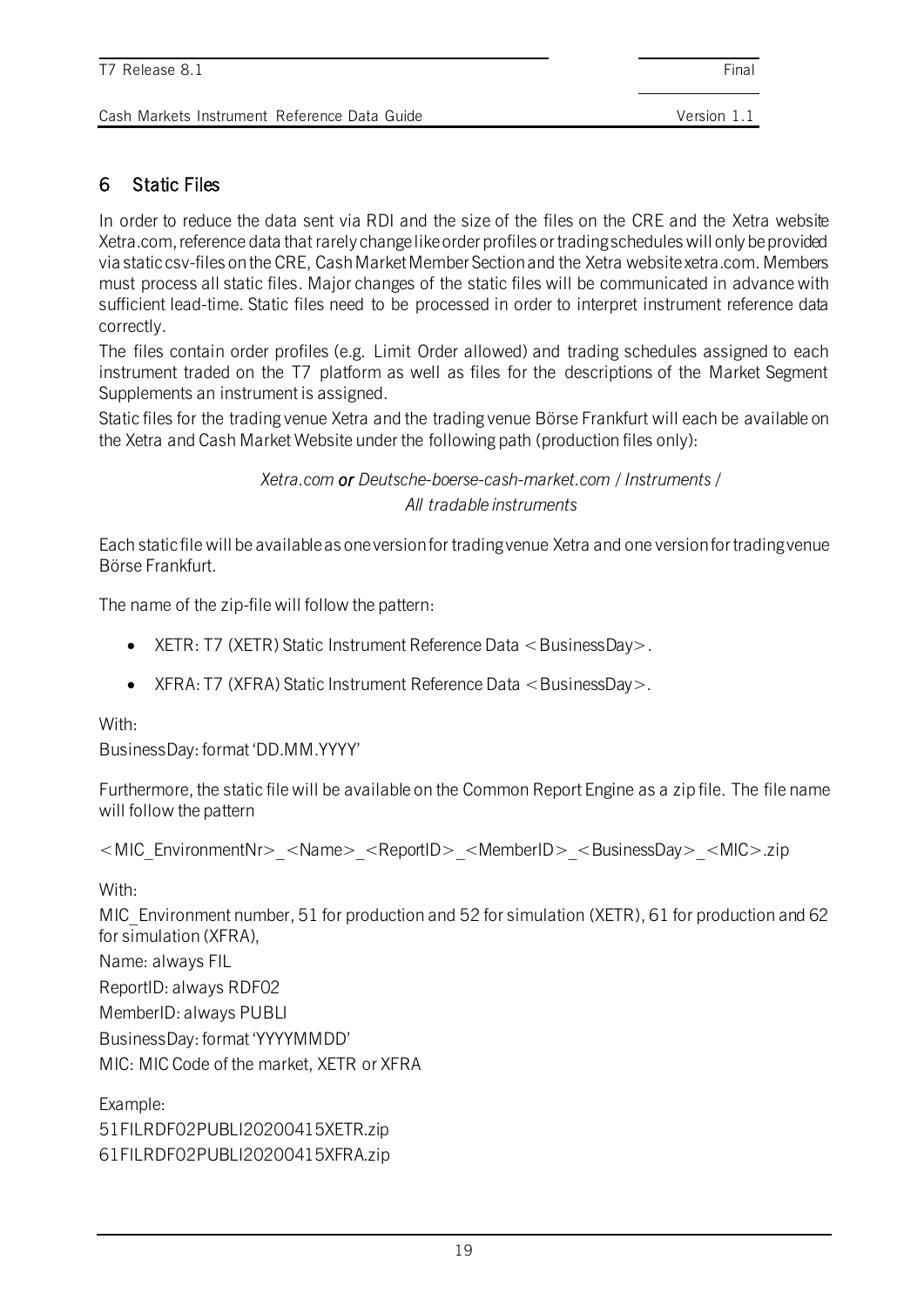### 6.1 Formatting of the files

Each csv-file will follow basic format rules. Every data record will be in one line; fields separated by a delimiter  $-$  ";".

- 1. If a field is empty because it is optional and has no value, only the delimiter will be written into the csv-file.
- 2. The first row in the csv-file contains the column headers.

The file names will follow the pattern  $\langle$  YYYYMMDD $>$   $\langle$  name $>$ .csv.

### 6.2 Order Profile

Trading venue Xetra and trading venue Börse Frankfurt each categorizes orders according to Order Profiles. The exchange defines these order profiles and enables or disables them for individual products.

An additional table is provided, that gives the assignment of order profiles, per product and instrument type (Order Profile Assignment Table).

The file name will have the pattern <YYYYMMDD> orderProfiles.csv.

Example: 20200415\_orderProfiles.csv

For additional information, please see the Order Profiles chapter of the Functional Reference document.

The order profile table includes the following attributes:

| <b>Field</b>     | <b>Description</b>                                                                            |
|------------------|-----------------------------------------------------------------------------------------------|
| OrderProfileId   | Id of the Order Profile.                                                                      |
| <b>Full Name</b> | Name of the Order Profile, e.g. Limit.                                                        |
| Regular          | Indicator, which defines whether the order type is a Regular Order<br>(Limit + Market Order). |
| Stop             | Indicator whether Stop Orders are allowed.                                                    |
| <b>TSO</b>       | Indicates whether Trailing Stop Order is allowed.                                             |
| <b>OCO</b>       | Indicator whether One-Cancels-the-Other Order is allowed.                                     |
| Iceberg          | Indicator whether Iceberg order is allowed.                                                   |
| Limit            | Indicates whether a limit order can be entered for the order profile.                         |
| Market           | Indicates whether market order can be entered for the order profile.                          |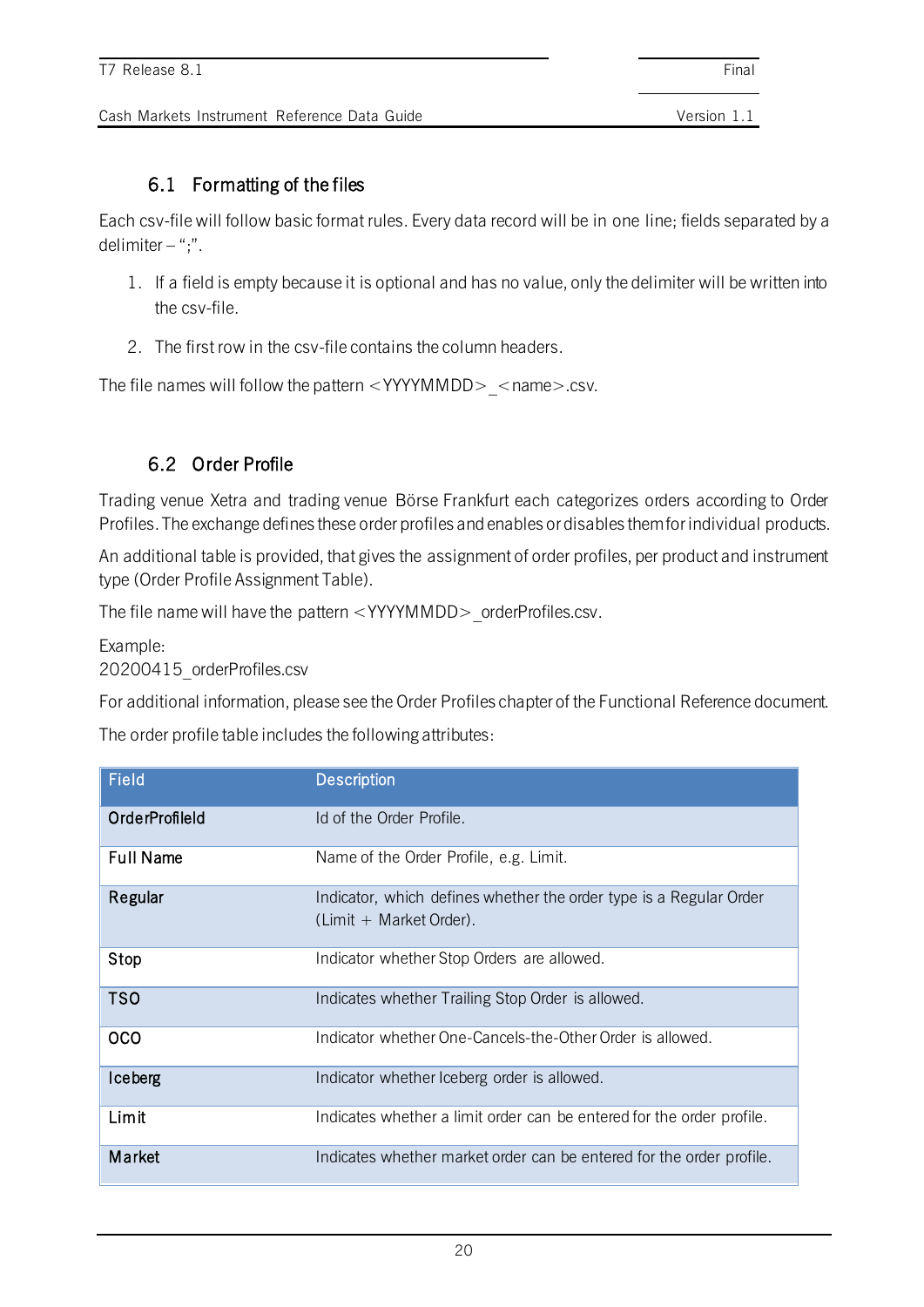| <b>Field</b> | <b>Description</b>                                           |
|--------------|--------------------------------------------------------------|
| <b>OAO</b>   | Trading of the order is restricted to Opening Auction only.  |
| AOO          | Trading of the order is restricted to Auction only.          |
| CAO          | Trading of the order is restricted to Closing Auction only.  |
| <b>BOC</b>   | Execution restriction Book-or-cancel is allowed.             |
| <b>IAO</b>   | Trading of the order is restricted to Intraday Auction only. |
| <b>IOC</b>   | Execution restriction Immediate-or-cancel is allowed.        |
| <b>FOK</b>   | Execution restriction Fill-or-kill is allowed.               |
| <b>GFD</b>   | Validity of the order is Good-For-Day.                       |
| GTD/GTC      | Validity of the order is Good-Till-Date.                     |
| <b>VDO</b>   | Indicates whether Volume Discovery Order is allowed.         |

The layout of the order profile will be as follows (example values):

| OrderProfil<br>eld | Full Name | Regular   | Stop         | TSO          | OOO          | <b>Iceberg</b> | Limit        | Market      | OAO          | <b>OOK</b>   | CAO          | <b>BCC</b>   | $\overline{1}$ | S | <b>FOK</b> | GFD | GTD/GTC | <b>DO</b> |
|--------------------|-----------|-----------|--------------|--------------|--------------|----------------|--------------|-------------|--------------|--------------|--------------|--------------|----------------|---|------------|-----|---------|-----------|
| 10                 | Limit     | Y         | $\mathsf{N}$ | $\mathsf{N}$ | $\mathsf{N}$ | $\mathsf{N}$   | Y            | $\mathsf N$ | ${\sf N}$    | ${\sf N}$    | Υ            | $\mathsf{N}$ | Y              | Υ | Y          | Y   | Y       | Y         |
| 11                 | Market    | Y         | N            | $\mathsf{N}$ | $\mathsf{N}$ | $\mathsf{N}$   | $\mathsf{N}$ | Y           | $\mathsf{N}$ | $\mathsf{N}$ | $\mathsf{N}$ | Y            | $\mathsf{N}$   | Υ | Υ          | Υ   | Υ       | N         |
| 12                 | $\sim$    | $\cdots$  | $\cdots$     | $\sim$       |              |                |              |             |              |              |              |              |                |   |            |     |         |           |
| 13                 | $\sim$    | $\cdot$ . | $\cdot$ .    | $\sim$       |              |                |              |             |              |              |              |              |                |   |            |     |         |           |

## 6.3 Order Profile Assignment

The following table lists the order profiles assigned to each instrument for trading venue Xetra or to each product for trading venue Börse Frankfurt.

For additional information, please refer to the document "T7 Functional Reference" 1 .

<sup>&</sup>lt;sup>1</sup> Please refer to the Xetra website xetra.com under the following path: Technology / T7 trading architecture / T7 System documentation / Overview and Functionality.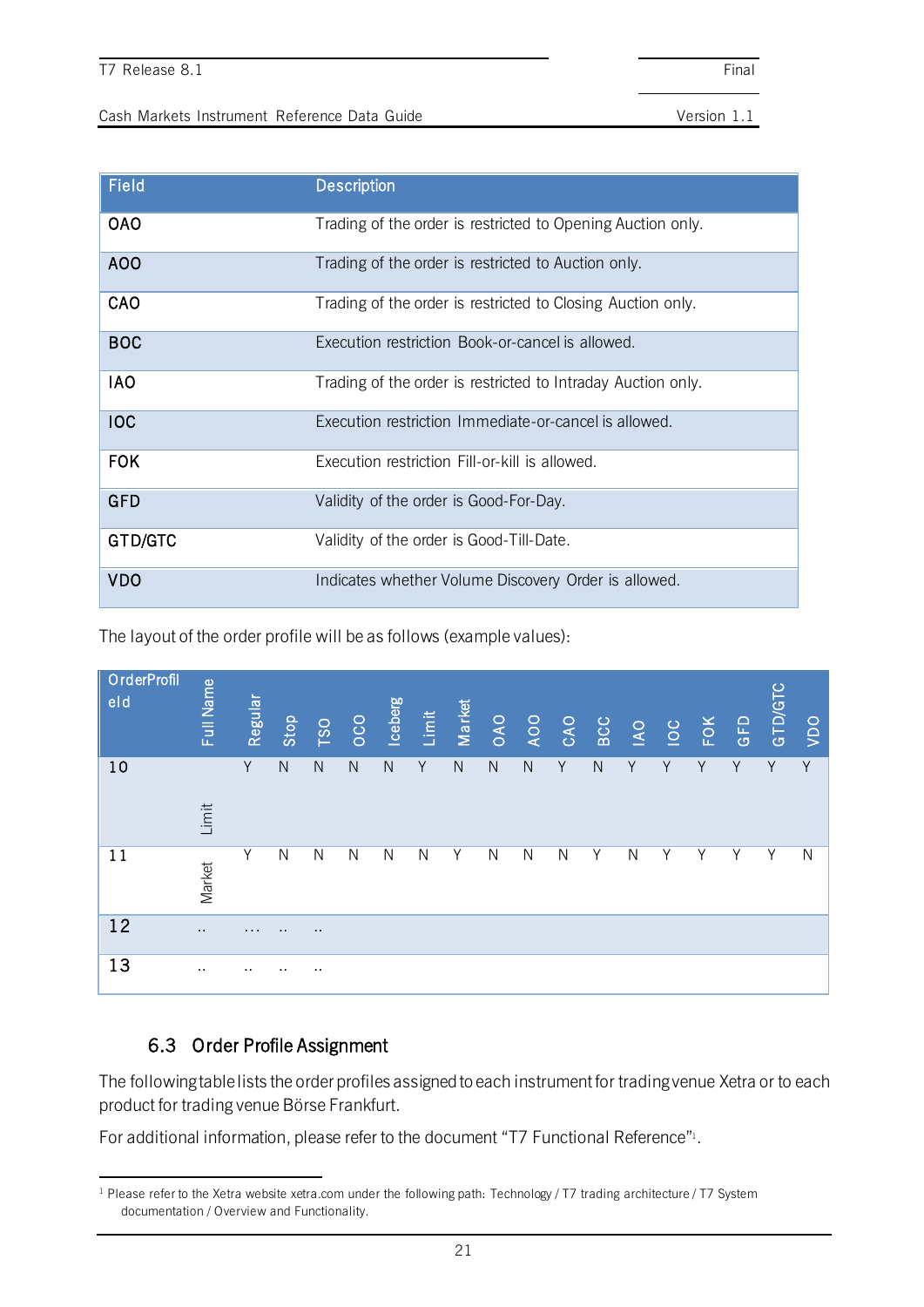The file name will have the pattern <YYYYMMDD>\_orderProfileAssignment.csv.

The order profile assignments table for trading venue Xetra includes the following fields:

| Field          | <b>Description</b>              |
|----------------|---------------------------------|
| Mnemonic       | Mnemonic of the instrument.     |
| <b>ISIN</b>    | ISIN of the instrument.         |
| InstrumentId   | InstrumentId of the instrument. |
| OrderProfileId | Id of the Order Profile.        |

The order profile assignments table for trading venue Börse Frankfurt includes the following fields:

| Field          | <b>Description</b>                   |
|----------------|--------------------------------------|
| ProductSymbol  | Symbol of the product, e.g. WARBA 01 |
| Productid      | Technical ProductId of the product.  |
| OrderProfileId | Id of the Order Profile.             |

The layout of the order profile for trading venue Xetra is as following (example values):

| <b>Mnemonic</b> | <b>ISIN</b>  | <b>InstrumentId</b> | OrderProfileId |
|-----------------|--------------|---------------------|----------------|
| <b>BMW</b>      | DE000519003  | 35245               | 10             |
| <b>BMW</b>      | DE000519003  | 35245               | 11             |
|                 |              |                     |                |
| <b>SIE</b>      | DE0007236101 | 45258               | 10             |
| <b>SIE</b>      | DE0007236101 | 45258               | 11             |
| .               |              |                     |                |

The layout of the order profile for trading venue Börse Frankfurt is as following (example values):

| ProductSymbol | ProductId | <b>OrderProfileId</b> |
|---------------|-----------|-----------------------|
| WARBA 01      | 35245     | 10                    |
| WARBA 01      | 35245     | 11                    |
| .             |           |                       |
| EQUBA 01      | 45258     | 10                    |
| EQUBA 01      | 45258     | 11                    |
| .             |           |                       |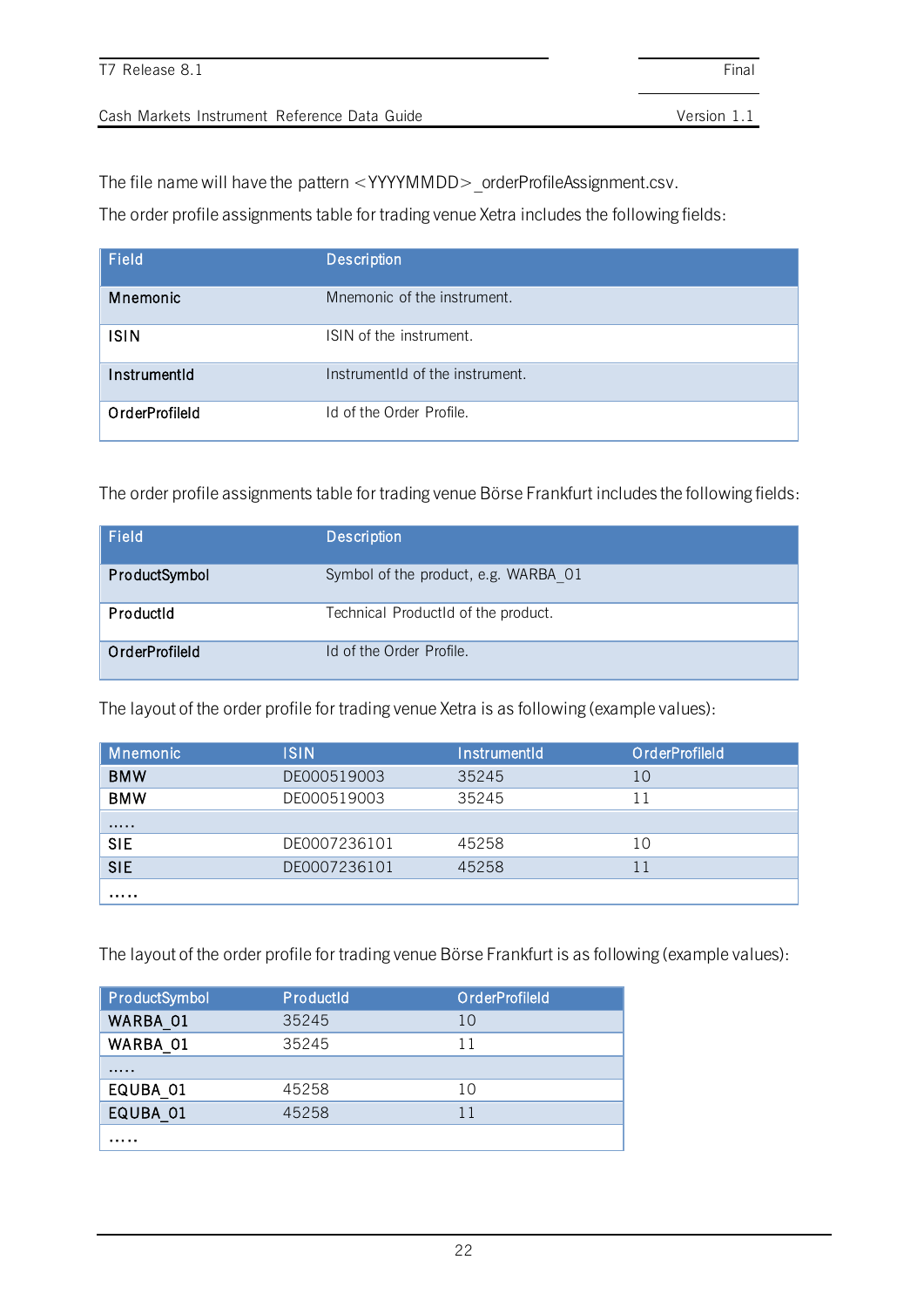### 6.4 Trading Schedules

This file lists the trading schedules defined for cash market instruments. The reference to the instruments is possible via the identifier "standardSchedule".

The file name will be <YYYYMMDD>\_tradingSchedule.csv.

The trading schedule file includes following fields:

| Field            | <b>Description</b>                    |
|------------------|---------------------------------------|
| standardSchedule | Name of the trading schedule.         |
| event            | Name of the event, e.g. Start Of Day. |
| time             | Time of the event.                    |

Only schedules for current business day (vs trading holiday) will be displayed.

The file for customers looks as follows (example values for trading venue Xetra):

| standardSchedule          | Event                   | Time     |
|---------------------------|-------------------------|----------|
| <b>SCHED FFM CT1 FULL</b> | Pre Trading             | 07:00:00 |
| SCHED FFM CT1 FULL        | Opening Auction         | 08:50:00 |
| <b>SCHED FFM CT1 FULL</b> | <b>Intraday Auction</b> | 13:15:00 |
| SCHED FFM CT1 FULL        | <b>Closing Auction</b>  | 17:30:30 |
| <b>SCHED FFM CT2 FULL</b> | Pre Trading             | 07:30:00 |
| <b>SCHED FFM CT2 FULL</b> | Opening Auction         | 08:50:00 |
| .                         | .                       | .        |

### 6.5 Trading Schedule Assignment

The file Trading Schedule Assignment lists for all instruments the assigned trading schedule the instrument is following.

The file name has the pattern <YYYYMMDD>\_tradingScheduleAssignment.csv.

The file includes the fields for trading venue Xetra as outlined below:

| $\vert$ Field | <b>Description</b>             |
|---------------|--------------------------------|
| InstrumentId  | InstrumentId of an instrument. |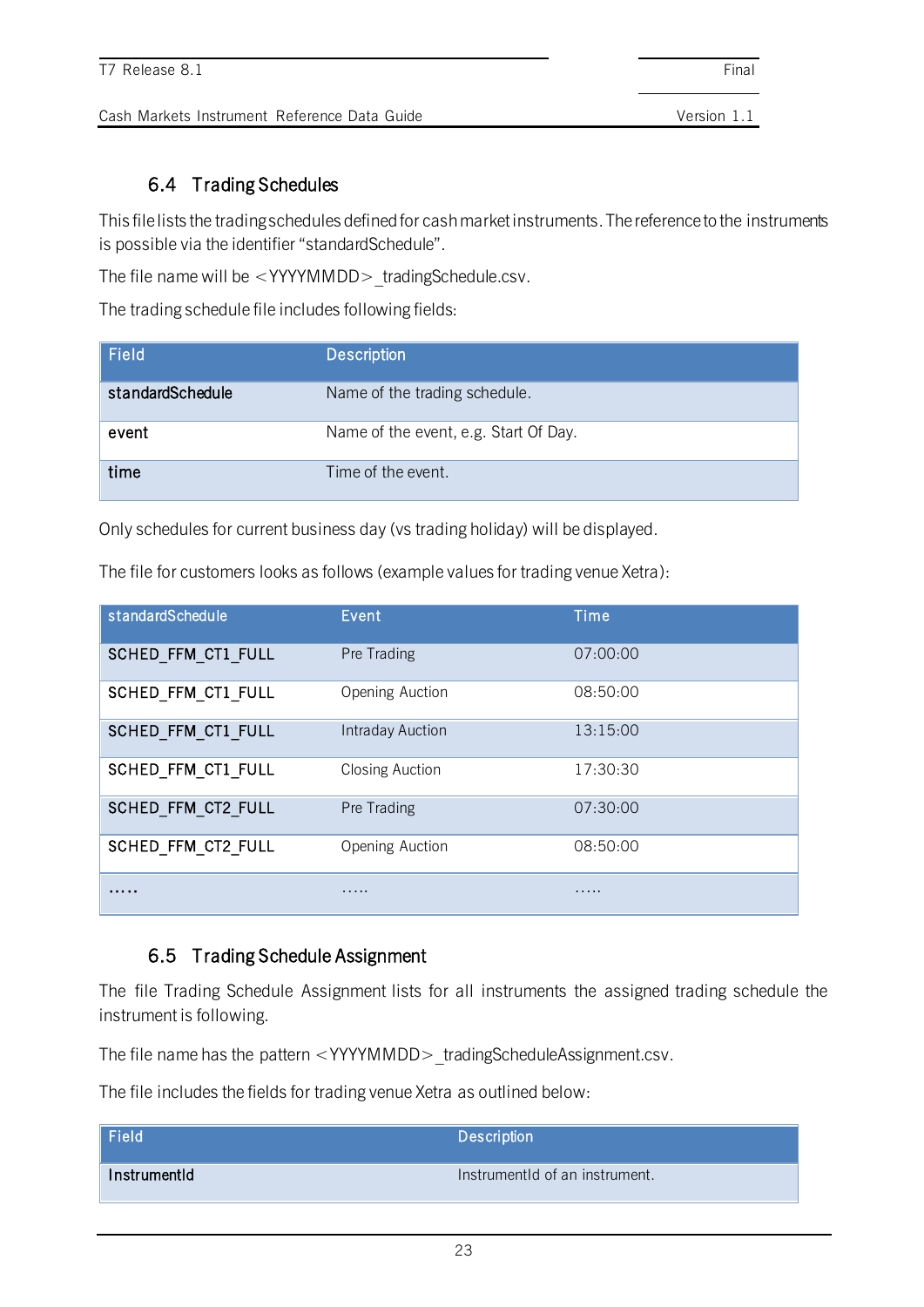| standardSchedule | Name of the trading schedule. |
|------------------|-------------------------------|

The file includes the fields for trading venue Börse Frankfurt as outlined below:

| Field            | <b>Description</b>                   |
|------------------|--------------------------------------|
| ProductId        | Technical product ID of the product. |
| standardSchedule | Name of the trading schedule.        |

The standardSchedule denotes the schedule that is valid for the instrument's/product's current Business day.

The layout of the file for trading venue Xetra is as follows:

| InstrumentId | standardSchedule   |
|--------------|--------------------|
| 35245        | SCHED FFM CT1 FULL |
| 45258        | SCHED_FFM_CT1_FULL |
| .            |                    |
| .            |                    |

The layout of the file for trading venue Börse Frankfurt is as follows:

| ProductId | standardSchedule  |
|-----------|-------------------|
| 35245     | SCHED FRA CA FULL |
| 45258     | SCHED FRA CA FULL |
| .         |                   |
| .         |                   |

### 6.6 Market Segment and Market Segment Supplement

This file lists the Identifiers for the Market Segments and the Market Segment Supplements in order to provide the descriptions for them. The file contains all Market Segments and Market Segment Supplements of the cash markets.

The file name has the pattern <YYYYMMDD> marketSegment.csv.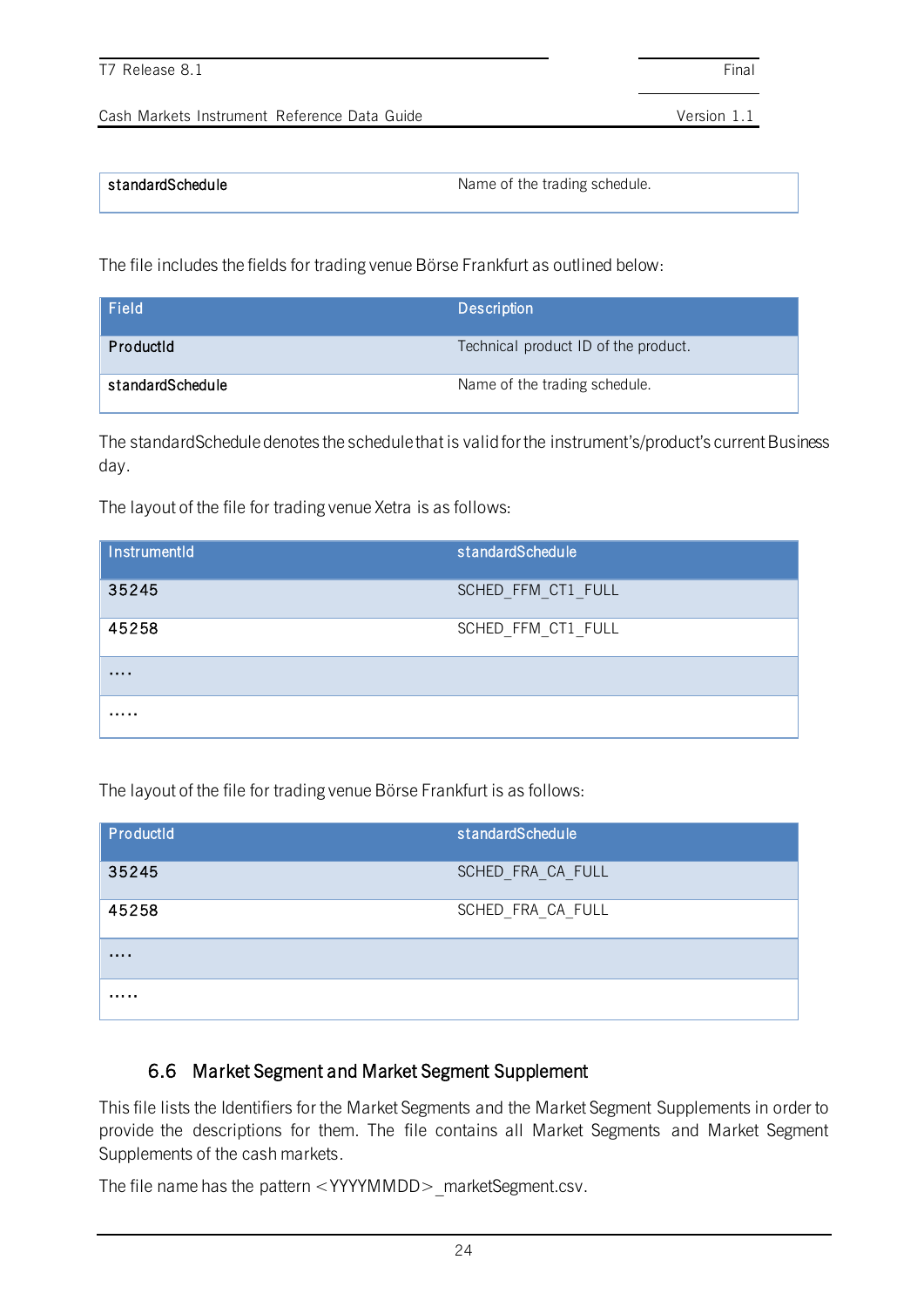The file includes following fields:

| <b>Field</b>      | <b>Description</b>                                              |
|-------------------|-----------------------------------------------------------------|
| Content type      | Market Segment or Market Segment Supplement.                    |
| <b>Identifier</b> | Identifier of the Market Segment and Market Segment Supplement. |
| Description       | Name of the Market Segment and Market Segment Supplement.       |

The layout of the file is as follows:

| Content type                     | <b>Identifier</b> | <b>Description</b>                  |
|----------------------------------|-------------------|-------------------------------------|
| <b>Market Segment</b>            | 45                | Regulated Market – Prime Standard   |
| <b>Market Segment</b>            | 46                | Regulated Market - General Standard |
| .                                |                   | .                                   |
| Market Segment Supplement        | DEZ.              | Exchange Traded Commodities (ETC)   |
| <b>Market Segment Supplement</b> | DX8               | Exchange Traded Notes (ETN)         |
| .                                | .                 | .                                   |

### 6.7 TES Profiles

This file contain the assignments of each product to TES Types LIS and OTC. The file name has the pattern <YYYYMMDD>\_TESProfiles.csv.

The file includes the fields for cash markets as outlined below:

| Field                  | <b>Description</b>                                                                                                                                                    |
|------------------------|-----------------------------------------------------------------------------------------------------------------------------------------------------------------------|
| ProductSymbol          | Symbol of the product. For products with $1:1$ relation the ISIN and for products<br>with $1:n$ relation (e.g. ETP product) the name of the product will be provided. |
| <b>TESType</b>         | TES Types LIS and OTC:<br>$LIS = Large In Scale$<br>$OTC = Over The Counter$                                                                                          |
| <b>BrokerAllowed</b>   | This flag defines whether TES Profile allows the entry, modification and deletion<br>of TES trades by the user role TES Broker. <sup>2</sup>                          |
| <b>MaxParticipants</b> | This field provides information about the maximum number of participants/TES<br>approving users of one TES trade.                                                     |

<sup>2</sup> For more information about TES roles, please refer to T7 Release 8.1 – Participant and User Maintenance Manual.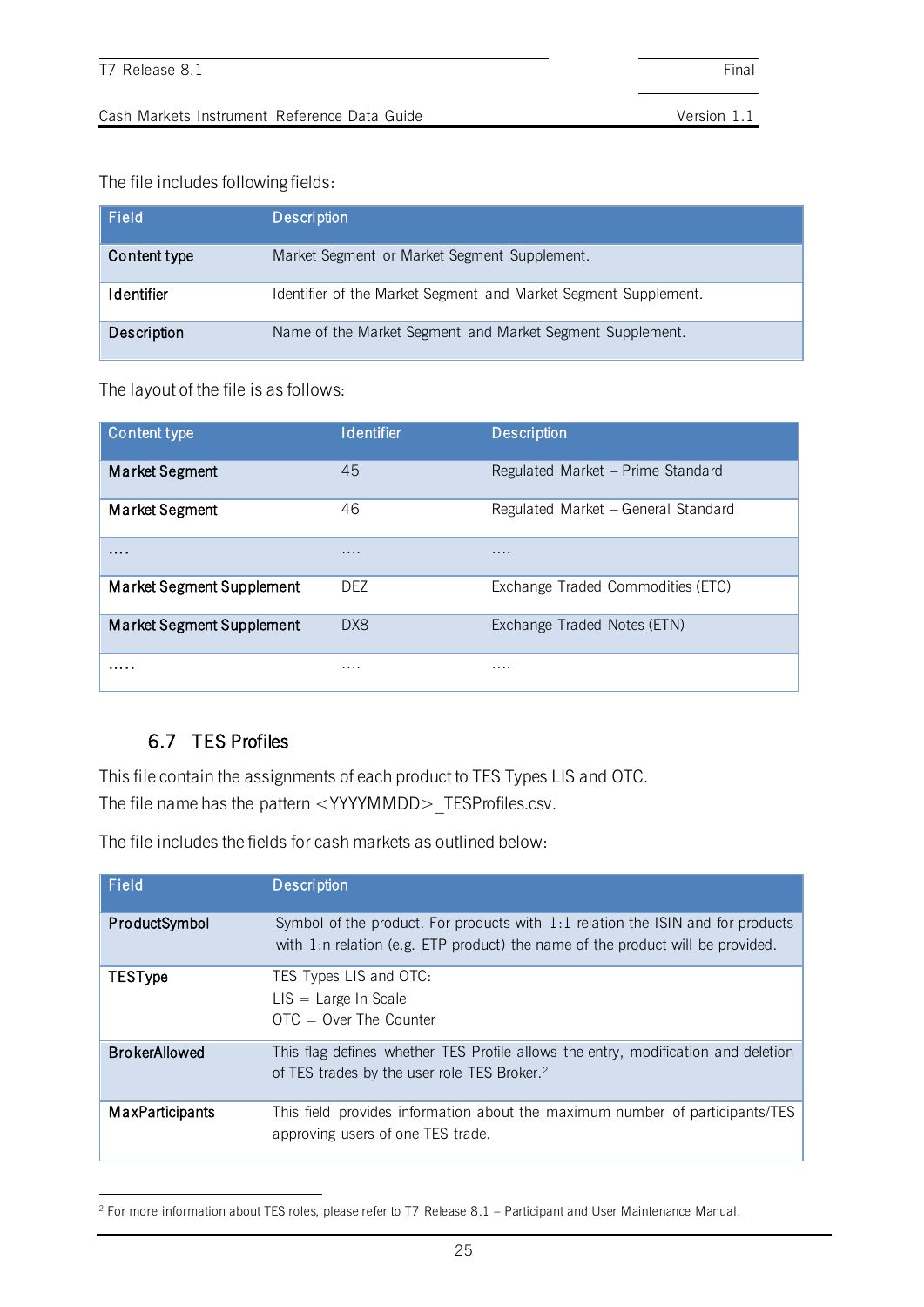| PriceValidationRule | Name of the rule defined by exchange used for price validation of TES and Xetra |
|---------------------|---------------------------------------------------------------------------------|
|                     | EnLight trades.                                                                 |

The layout of the file is as follows:

| ProductSymbol | <b>TESType</b>   | <b>BrokerAllowed</b> | <b>MaxParticipants</b> | <b>PriceValidationRule</b> |
|---------------|------------------|----------------------|------------------------|----------------------------|
| DE0005810055  | LIS <sup>.</sup> | <b>YES</b>           | $\mathcal{P}$          | CASH PRICE VAL             |
| DE0005810055  | OTC              | <b>YES</b>           | $\mathcal{P}$          | NO PRICE VAL               |
| ABC ETF       | <b>LIS</b>       | <b>YES</b>           | $\mathcal{P}$          | CASH PRICE VAL             |
| ABC ETF       | <b>OTC</b>       | <b>YES</b>           | $\mathcal{P}$          | NO PRICE VAL               |
| .             | .                | .                    |                        |                            |

### <span id="page-25-0"></span>6.8 Security Sub Types

This file contains the list of IDs used in the column "Security Sub Type" in the published csv file described in 5.2 with the corresponding descriptions.

The file name has the pattern <YYYYMMDD> securitySubType.csv.

The file includes the fields as below:

| Field             | <b>Description</b>                                                                              |
|-------------------|-------------------------------------------------------------------------------------------------|
| SecurityType      | Security Type (Instrument Type)                                                                 |
| SecuritySubTypeId | Numeric identifier of the Bond and Warrant Type published in the column<br>"Security Sub Type". |
| Name              | Short name of the Bond and Warrant sub-classification.                                          |
| Description       | Description of the Bond and Warrant sub-classification.                                         |

The layout of the file is as follows:

| securityType | SecuritySubTypeId Name |                        | <b>Description</b>     |
|--------------|------------------------|------------------------|------------------------|
| <b>WAR</b>   |                        | Cover                  | Cover                  |
| <b>WAR</b>   | 2                      | Plain Vanilla Warrants | Plain Vanilla Warrants |
| NONE*        | 4                      | Index Certificates     | Index Certificates     |
| $\cdots$     |                        | $\cdots$               | $\cdots$               |

\*NONE is provided in XFRA market, since same security sub types can be used for different security types.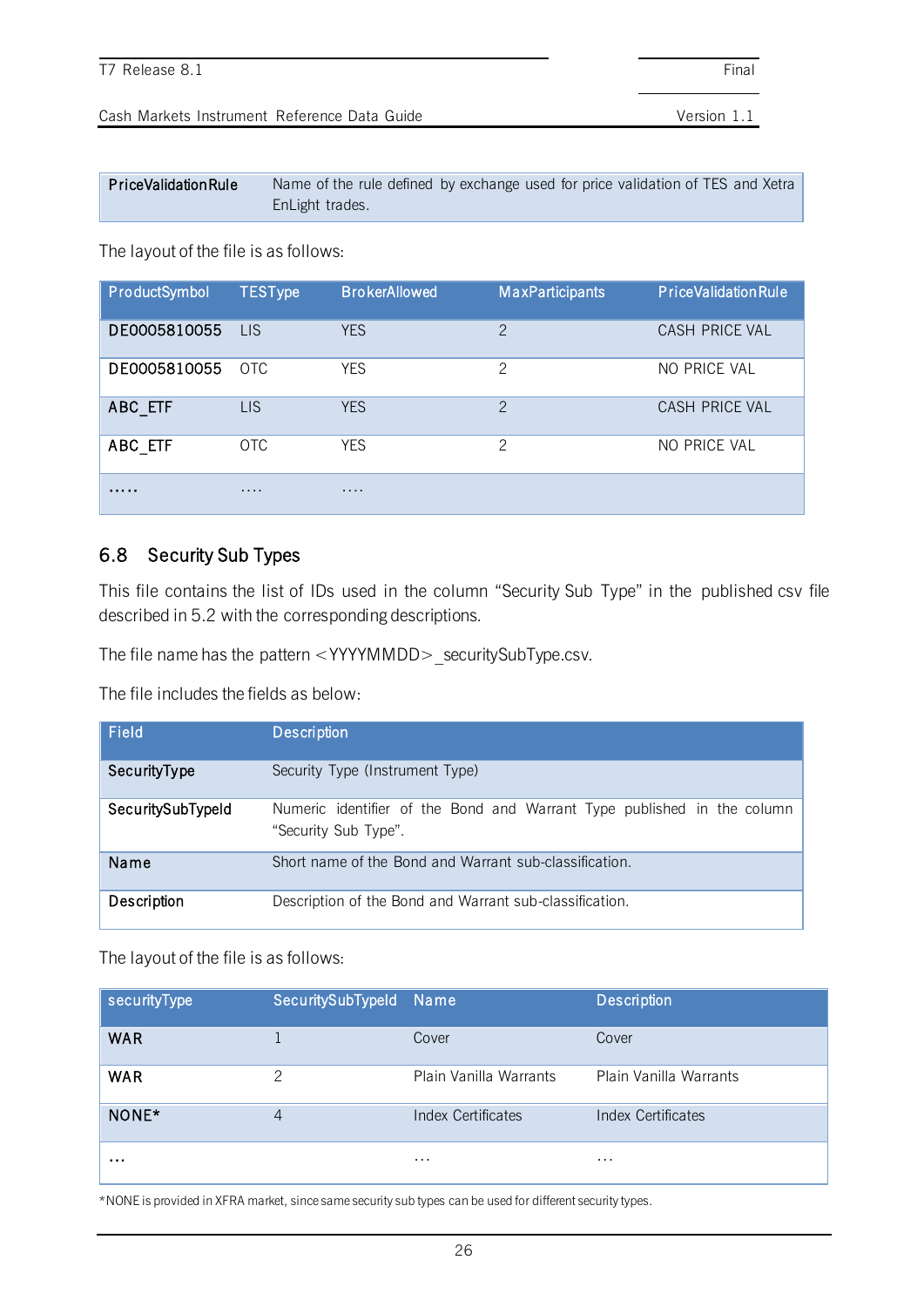### 6.9 SRQS Parameters for Xetra EnLight

This file contains the list of Cash instruments with SRQS (Selective Request for Quote Service) parameters for Xetra EnLight of trading venue Xetra and has the pattern <YYYYMMDD>\_SRQSparameters.csv.

The file includes the fields as below:

| Field                           | <b>Description</b>                                                                                                                                                                                                                                   |
|---------------------------------|------------------------------------------------------------------------------------------------------------------------------------------------------------------------------------------------------------------------------------------------------|
| <b>ISIN</b>                     | ISIN of the instrument.                                                                                                                                                                                                                              |
| InstrumentID                    | InstrumentId of the instrument.                                                                                                                                                                                                                      |
| <b>EnableSRQS</b>               | This flag indicates whether SRQS is enabled for this instrument.                                                                                                                                                                                     |
| <b>EnableSmartSRQS</b>          | This flag defines whether Smart SRQS is enabled for the instrument or not.                                                                                                                                                                           |
| <b>PriceGranularityRuleSRQS</b> | This attribute denotes whether on-book price step is used for the SRQS price<br>granularity or the lowest tick size. Following valid values are possible:<br>$1 =$ On book price steps<br>$2 =$ Tick Size (in this case the lowest tick size 0,0001) |
| <b>SRQSMinimumValue</b>         | This field indicates the SRQSMinimumValue and defines the minimum size for an<br>SRQS event in the respective trading currency.                                                                                                                      |
| <b>NegotiationDurationSRQS</b>  | This field contains the duration of the Negotiation Event in seconds.                                                                                                                                                                                |

The layout of the file is as follows:

| <b>ISIN</b>     | Instrume<br>ntID | Enable<br><b>SRQS</b> | <b>EnableSmart</b><br><b>SRQS</b> | <b>PriceGranularity</b><br><b>RuleSRQS</b> | <b>SRQSMinimum</b><br>Value | <b>Negotiation</b><br><b>DurationSRQS</b> |
|-----------------|------------------|-----------------------|-----------------------------------|--------------------------------------------|-----------------------------|-------------------------------------------|
| DE000519<br>003 | 123456           | N <sub>O</sub>        | N <sub>O</sub>                    |                                            |                             |                                           |
| DE000452<br>644 | 85236            | <b>YES</b>            | <b>YES</b>                        | TICK SIZE                                  | 400000                      | 180                                       |
| $\cdots$        | $\cdots$         | $\cdots$              | $\cdots$                          | $\cdots$                                   | $\cdots$                    |                                           |

### 6.10 RQS Respondent Assignment for Xetra EnLight

This file contains list of instruments assigned to Xetra EnLight respondents – Business Units and users.

The file name has the pattern <YYYYMMDD> SRQSRespondentAssignment.csv.